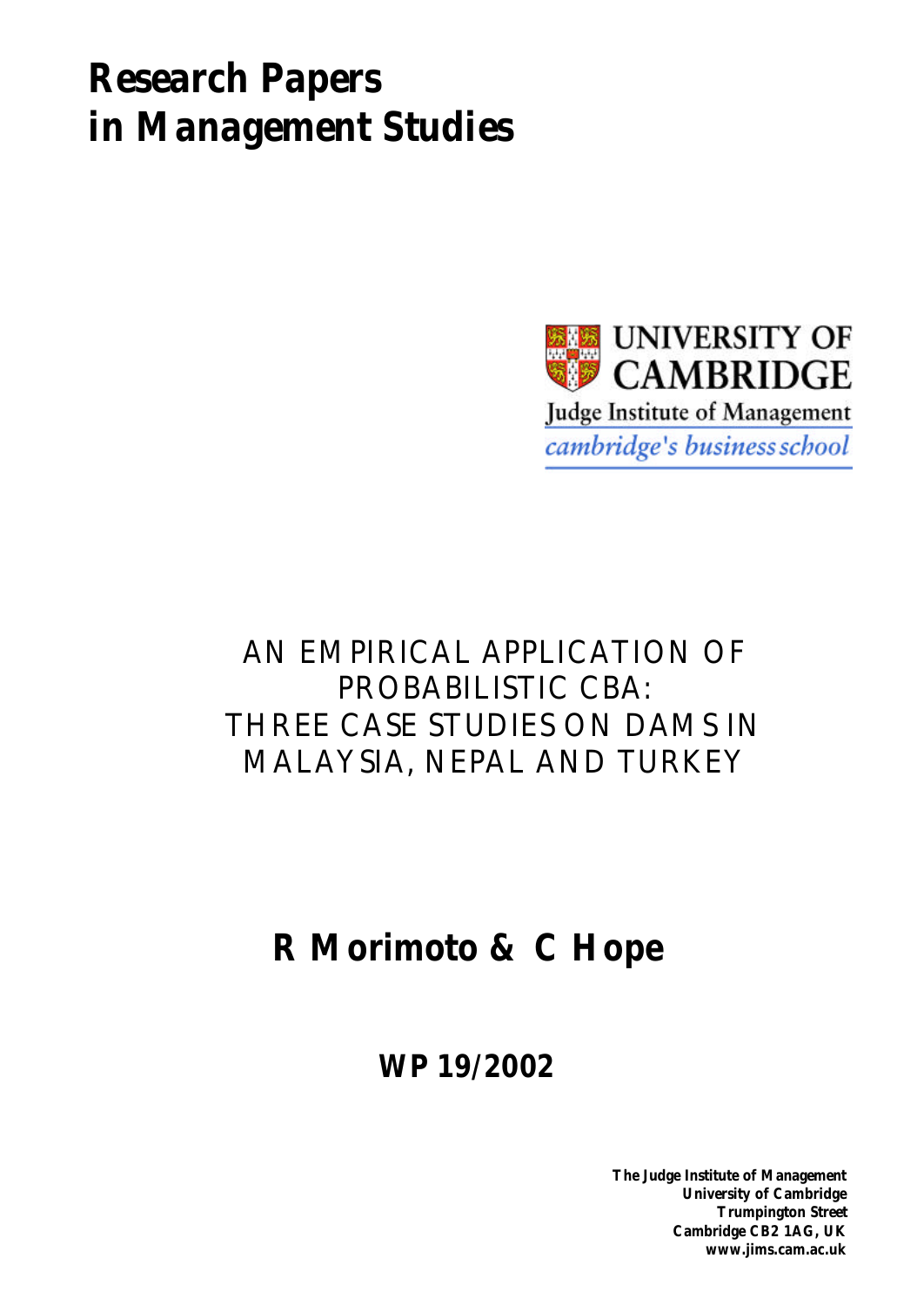These papers are produced by the Judge Institute of Management, University of Cambridge.

The papers are circulated for discussion purposes only. Their contents should be considered preliminary and are not to be quoted without the authors' permission.

## AN EMPIRICAL APPLICATION OF PROBABILISTIC CBA: THREE CASE STUDIES ON DAMS IN MALAYSIA, NEPAL AND TURKEY

## **R Morimoto & C Hope**

### **WP 19/2002**

Risako Morimoto **Dr Chris Hope** Judge Institute of Management Judge Institute of Management University of Cambridge University of Cambridge Tel: +44 (0) 1223 339700 Tel: +44 (0) 1223 338194 Fax: +44 (0) 1223 339701 Fax: +44 (0) 1223 339701 Email: r.morimoto@jims.cam.ac.uk Email: c.hope@jims.cam.ac.uk

Please address enquiries about the series to:

Research Support Manager Judge Institute of Management Trumpington Street Cambridge CB2 1AG, UK Tel: 01223 339700 Fax: 01223 339701 E-mail: research-support@jims.cam.ac.uk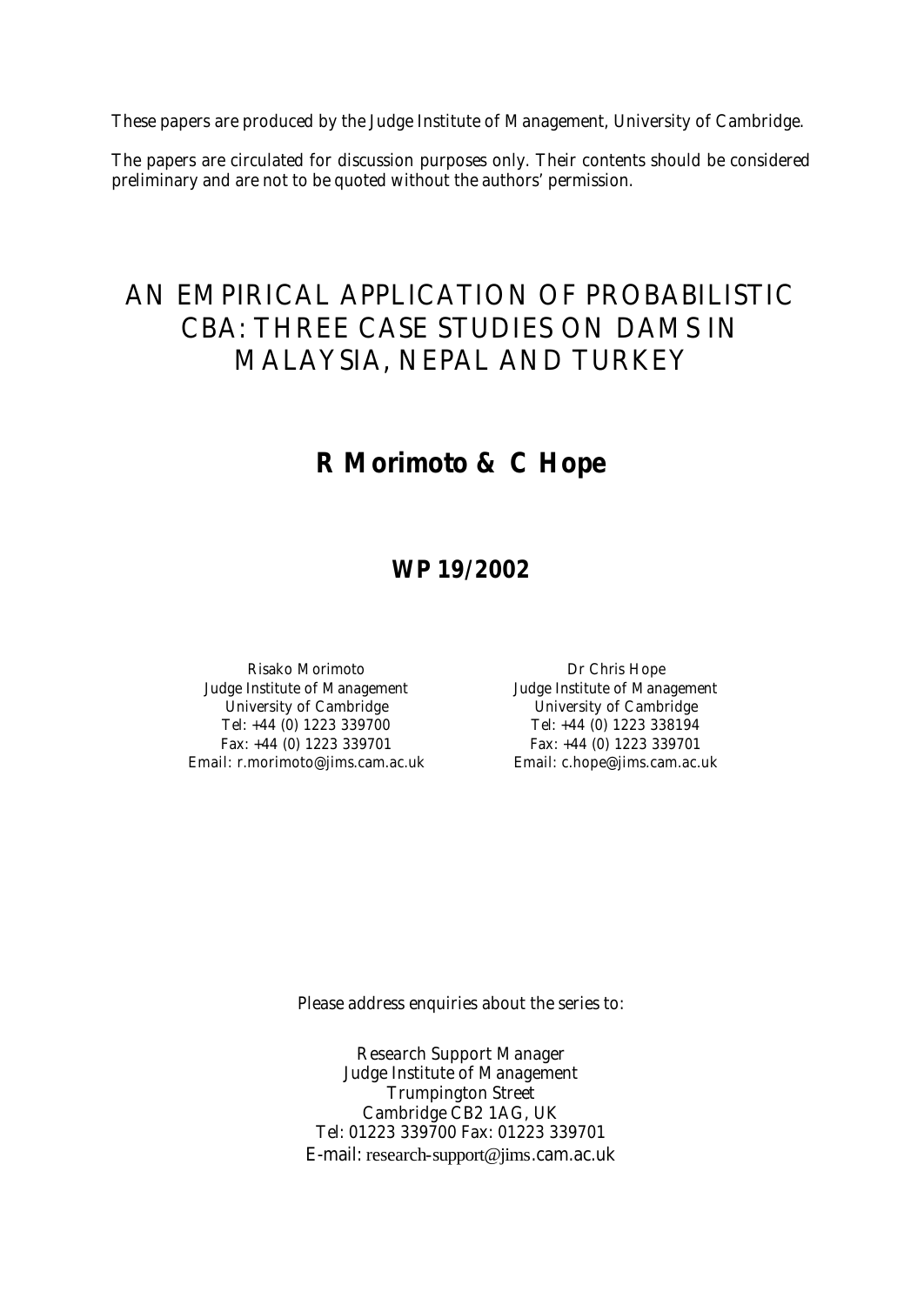## **An Empirical Application of Probabilistic CBA: Three case studies on dams in Malaysia, Nepal and Turkey**

Risako Morimoto and Chris Hope Judge Institute of Management

University of Cambridge

#### **Abstract**

This paper empirically applies cost benefit analysis to hydroelectric projects in Malaysia, Nepal and Turkey. The main characteristics of each dam and the development stage of each country largely differ. The study attempts to bring all the major issues attached to each hydro project together and analyses quantitatively what would be happening if these dams were to be constructed. The cost benefit analysis model in this study takes account of premature decommissioning of dams and the correlation between the parameters of generation capacity, total construction cost and construction period. The mean cumulative net present value at the  $100<sup>th</sup>$  year of the analysis with the 5% discount rate for Sharada-Babai dam in Nepal shows a positive figure, whereas the net present value for both Bakun dam in Malaysia and Ilisu dam in Turkey are negative. The mean value of the cumulative net present value for Sharada -Babai becomes negative when the pure rate of time preference is larger than 6%; for Bakun and Ilisu, it converges to zero as the pure rate of time preference becomes larger. The sensitivity analysis shows the dominant positive impact of the generation capacity parameter on net present value for Bakun; and the parameter expressing initial expected increase in economic output for Sharada - Babai and Ilisu.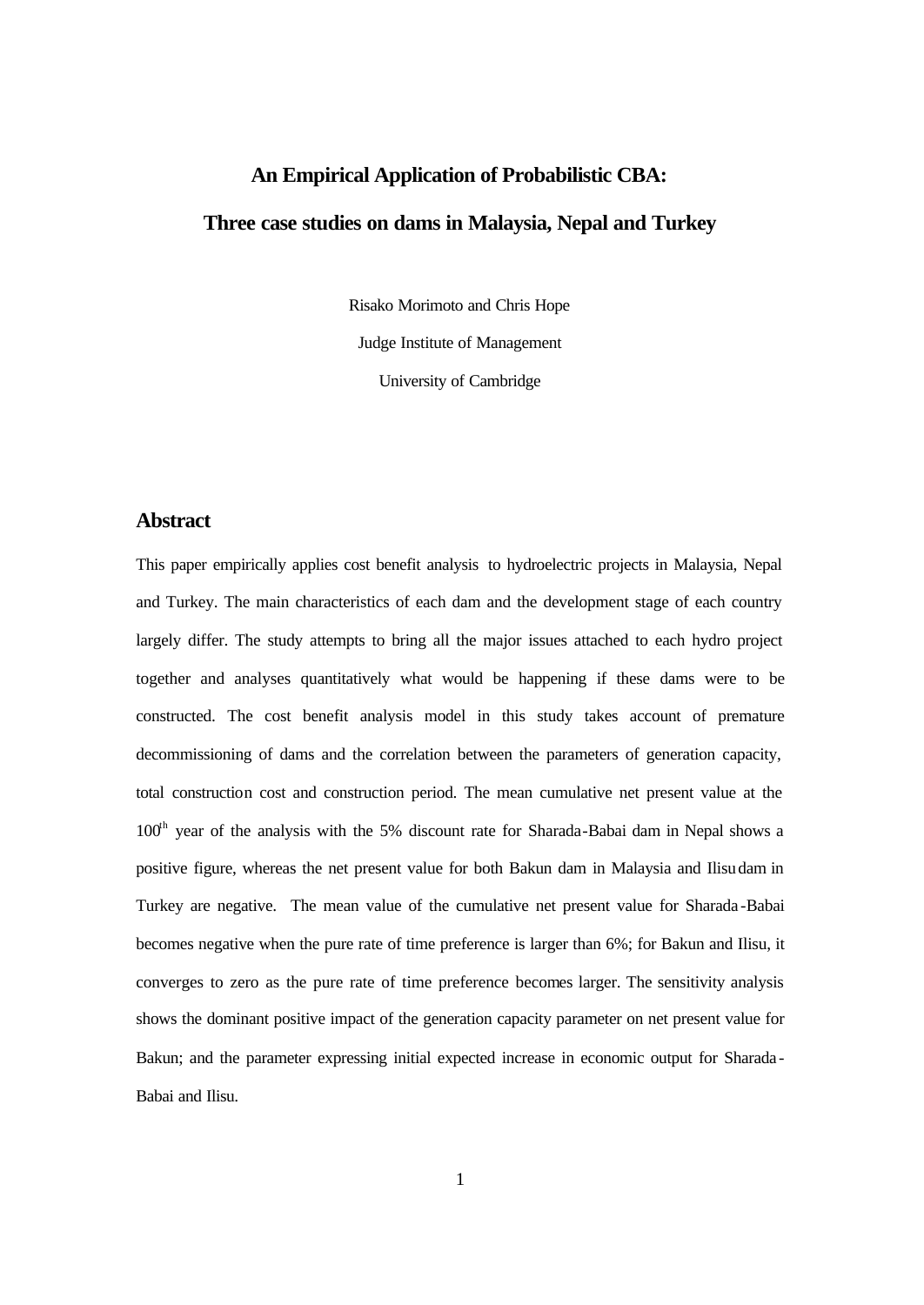#### **Introduction**

The serious negative effects of large dams have been widely discussed, and the roles of large dams have been questioned, over the past two decades (WCD 2000). However, there are still numerous plans to build massive dams worldwide, especially in developing countries. Are these dams really worthwhile to build? Will they contribute to the sustainable development process? This paper tries to answer the question based on an empirical application of probabilistic CBA (cost benefit analysis) to hydroelectric projects in Nepal, Malaysia and Turkey. The main characteristics of the dams and the development stage of the countries largely differ. This study brings the major issues attached to each hydro project together and analyses quantitatively what would happen if these dams were to be constructed. The CBA model in this study is developed from Morimoto and Hope (2001, 2002), to take into account the correlation between the generation capacity, the total construction cost and the construction period.

The next section describes the characteristics of three hydro projects. The third section explains the methodology and lists the variables used in the model. The fourth section presents the findings from the study including sensitivity analysis and the variation of cumulative Net Present Value (NPV) against the pure rate of time preference. The last section concludes the study.

#### **Malaysia: Bakun Hydro Project**

Malaysia is currently in a strong recovery after the effects of the Asian financial crisis in 1997-98. The current electricity demand growth in Malaysia is 8% per year, approximately 1.5 times the rate of the country's economic growth. There is a total electricity generation capacity of 14 GW<sup>1</sup>. The energy demand in Malaysia is traditionally met by four major sources: gas (73.3%), hydro (11.4%), oil (7.8%), and coal (7.5%) in 1999 according to Tenaga National Berhad (TNB). The

www.atimes.com/reports/BJ28Aiol.html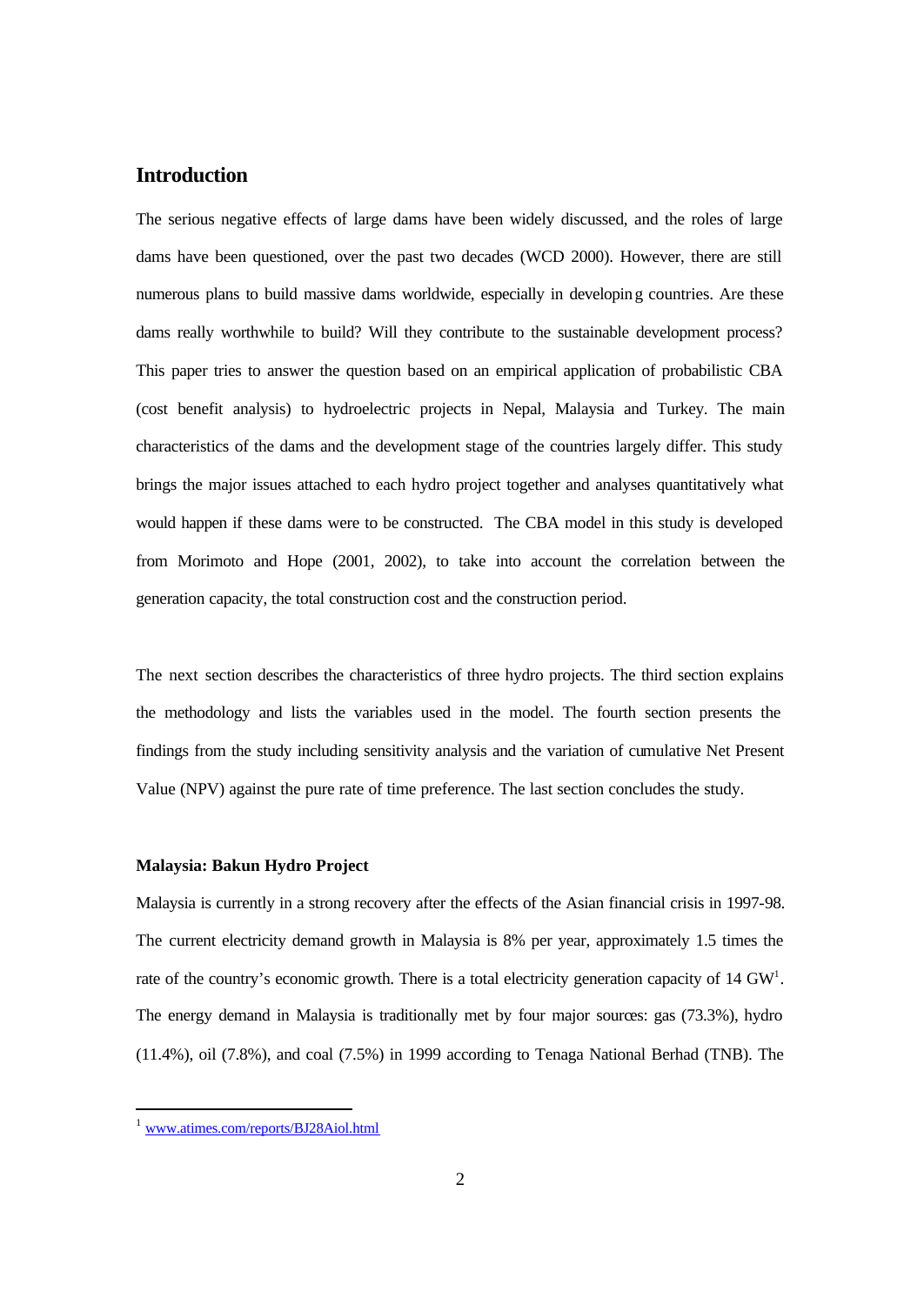government intends to balance this ratio and is trying to increase hydropower generation, which has led to the controversial Bakun Hydroelectric Project construction plan. The Bakun dam on Balui River in Sarawak state on Borneo Island will be South East Asia's largest dam with a generation capacity of 2.4 GW, and is supposed to cater for the rising industrial demand for electricity in Malaysia. Although this development of a remote part of Malaysia might improve the regional economy, through increased employment and infrastructure development (access roads, airports etc), there are also many costs associated with it. It will flood 70,000 hectares of rainforests and abundant timber sources, equivalent to the size of Singapore, and fertile agricultural lands. The construction costs for this gigantic project will be huge, despite the fact that there would be a possibility of insufficient demand to absorb its enormous generation of electricity. Another great concern of the project is the displacement of 10,000 indigenous people. The entire ecosystem of the area also might change; especially large negative effects on downstream fishery are anticipated. The area is already suffering from siltation due to timber extraction, which is highly likely to restrict power generation capacity in the near future. Poor working conditions at the dam site are also reported. The project has been delayed due to serious environmental, social and financial problems, but about 500 MW of electricity will start being generated by  $2005^2$ .

#### **Nepal: Sharada-Babai Hydro Project**

About 85 per cent of Nepal's population still does not have access to electricity, and the country's major sources of energy are fuelwood and kerosene (Mahapatra 2001). Nepal is rich in water resources, and its theoretical generation capacity is 83 GW according to the Nepal Electricity Authority (NEA). However the existing hydropower generation capacity is only 260 MW with 51 MW supply from diesel units. Although the present demand for electricity is just over 350 MW, the demand will grow to 610 MW by 2005 (Pokharel 2001). Lack of electricity may restrict

 $2$  ibid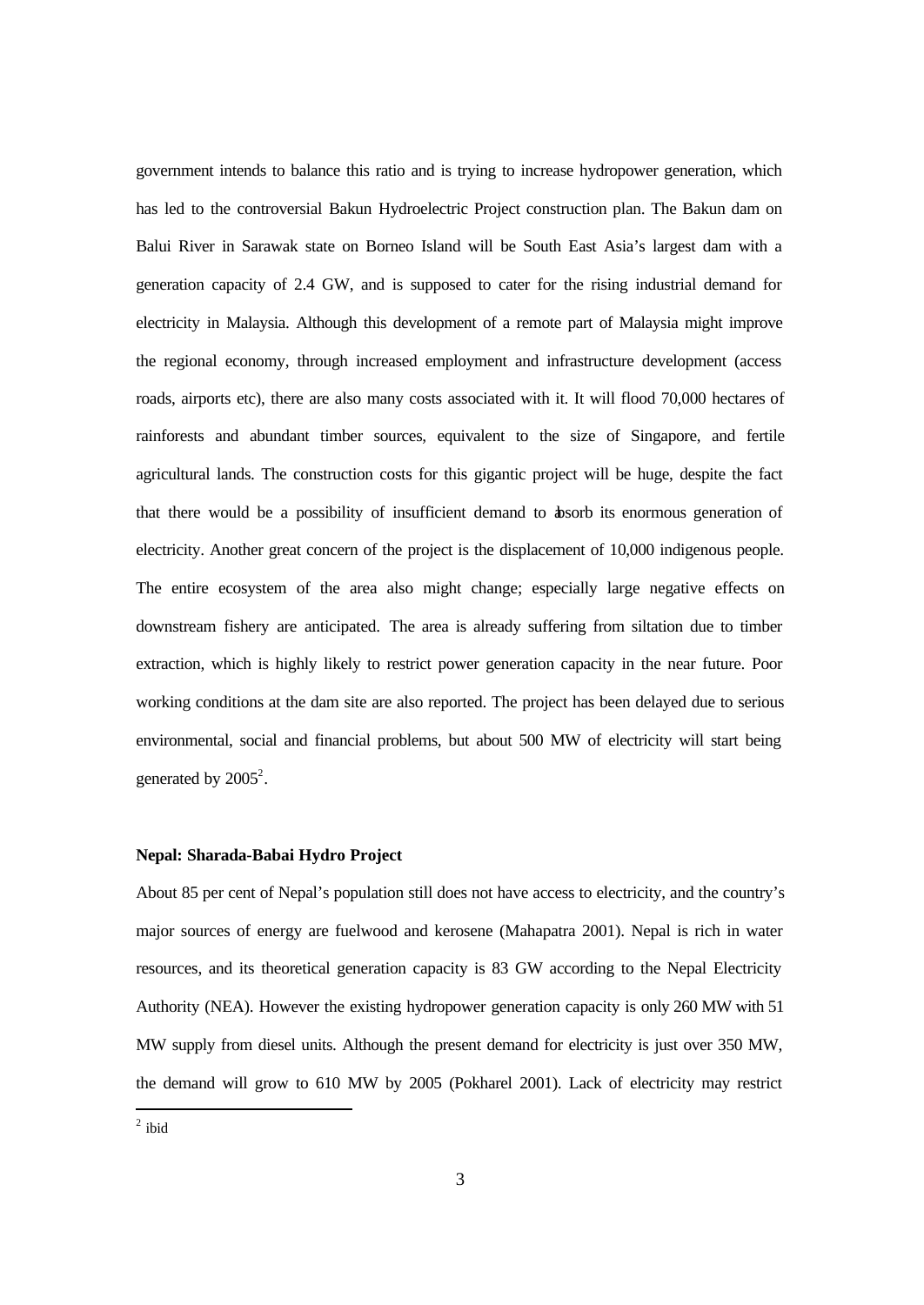economic growth, especially in the industrial and service sectors – the fastest growing economic sectors in Nepal (Pokharel 2001). Currently, there are many planned hydropower projects in order to utilize the resources.

The proposed Sharada-Babai hydropower project in the Mid Western Region of Nepal has an installed capacity of 93 MW, and requires a 5-year construction period. The project is located between the tropical and sub-tropical climatic regions of the country. The reservoir area is very fertile land, whose main crops are paddy and wheat. More than 300 families will be relocated from the core project area. The major impact of the project will be the submergence of rich forest and agricultural land. The impoundment and reduced flow downstream will change the hydrology of the basin, which is likely to affect the aquatic environment of the river. The holy pond and the Kali Vhagwati (a temple of religious and cultural importance) will be inundated due to the reservoir formation. Infrastructure relocation such as a school, a post office, and suspension bridges are also required.

#### **Turkey: Ilisu Hydro Project**

Turkey is currently in the middle of a serious economic crisis, which began in November/December 2000, and worsened sharply in February 2001. The crisis was triggered partly by underlying economic weaknesses (current account deficits, severe problems in the banking sector), and partly by political instability.

The proposed Ilisu hydro project is a part of the Southeastern Anatolia Project which aims to improve the living standards and develop the agricultural potential of the nine southeastern Anatolia provinces and to bring their socioeconomic level up to the national average.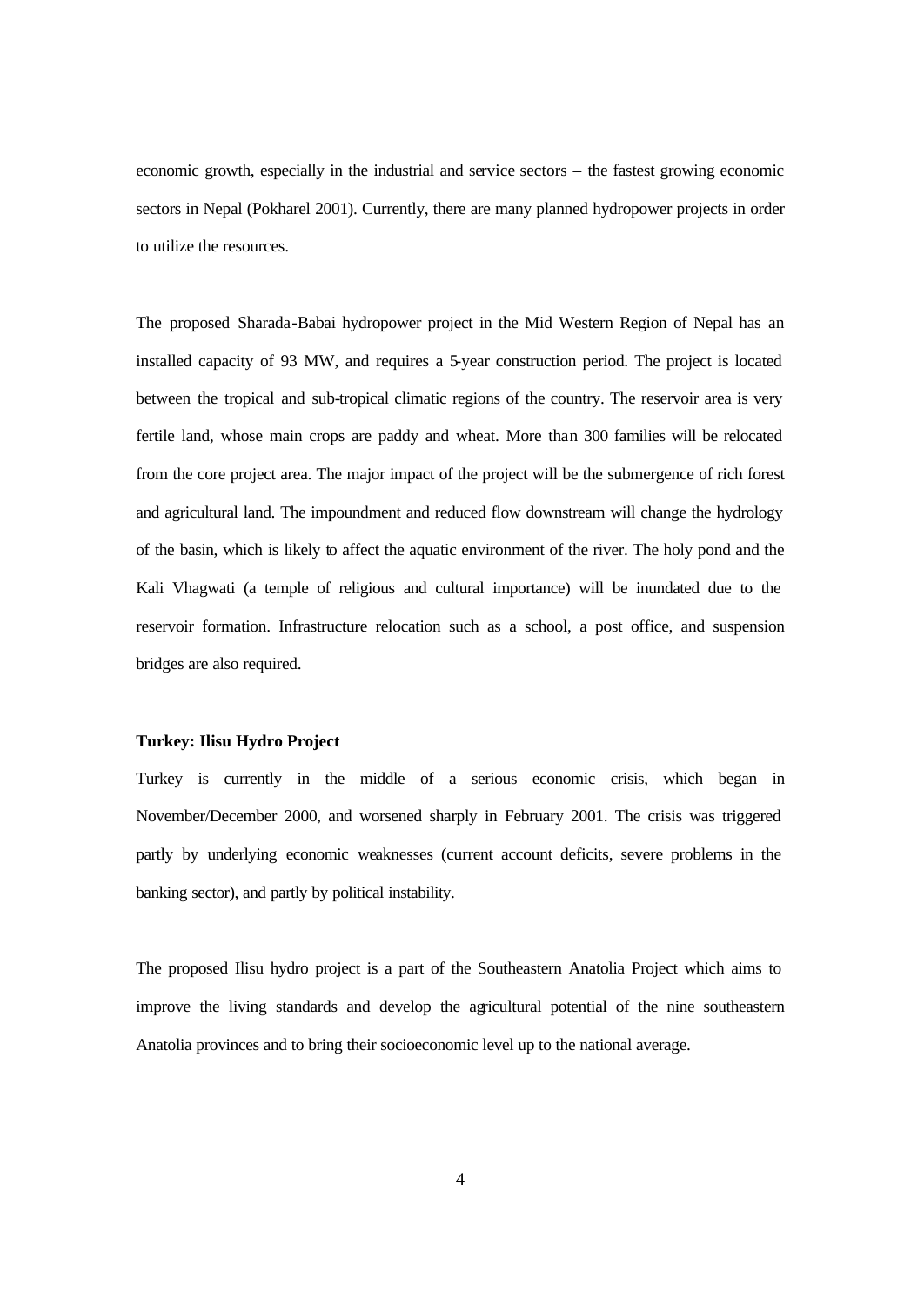The Ilisu dam is currently the largest hydro project in Turkey with a generation capacity of 1,200 MW. It is located on the Tigris River in South-East Anatolia, 65 km upstream of the Syrian and Iraqi border. The project is supposed to start producing power in mid-2006, though it is extremely controversial for a variety of political, social, environmental, economic, and archeological reasons.

The project will submerge approximately 52 villages and 15 small towns and affect 36,000 people (according to the UK government), mainly ethnic Kurds. The people living in the project area are mainly farmers who grow cereals, vegetables, fruits, cotton, tobacco and herbs and a small number of shepherds. Although there is no real commercial fishing in the River Tigris, farmers fish for local consumption. People moving to cities will face sharp changes in their daily activities and traditional ways of life which often cause significant problems of adaptation to the urban environment, family tensions, psychological stress and social disruption.

Hasankeyf, the main town to be inundated, is the only town in Anatolia which has survived since the Middle Ages without destruction, and is also known as an important pilgrimage center. The town's history dates back at least 2,700 years, and it hosts a formidable array of monuments, including cave churches, ornate mosques, and Islamic tombs. An astounding complexity of architectural and religious heritage spanning several civilizations has been created. Being a rich treasure of Assyrian, Christian, Abassidian-Islamic and Osmanian history in Turkey, Hasankeyf was awarded complete archeological protection by the Turkish department of culture in 1978, and 22 monuments have been entered on the Turkish Cultural Inventory List in 1981. Lack of funds and time means that it will be difficult to relocate the treasures that will be inundated. Moreover, even after successful relocation, they may not create the same aesthetic impact in a new site. Hasankeyf is also a tourist destination and a holiday resort, so inundation of this town is likely to affect tourism in the area.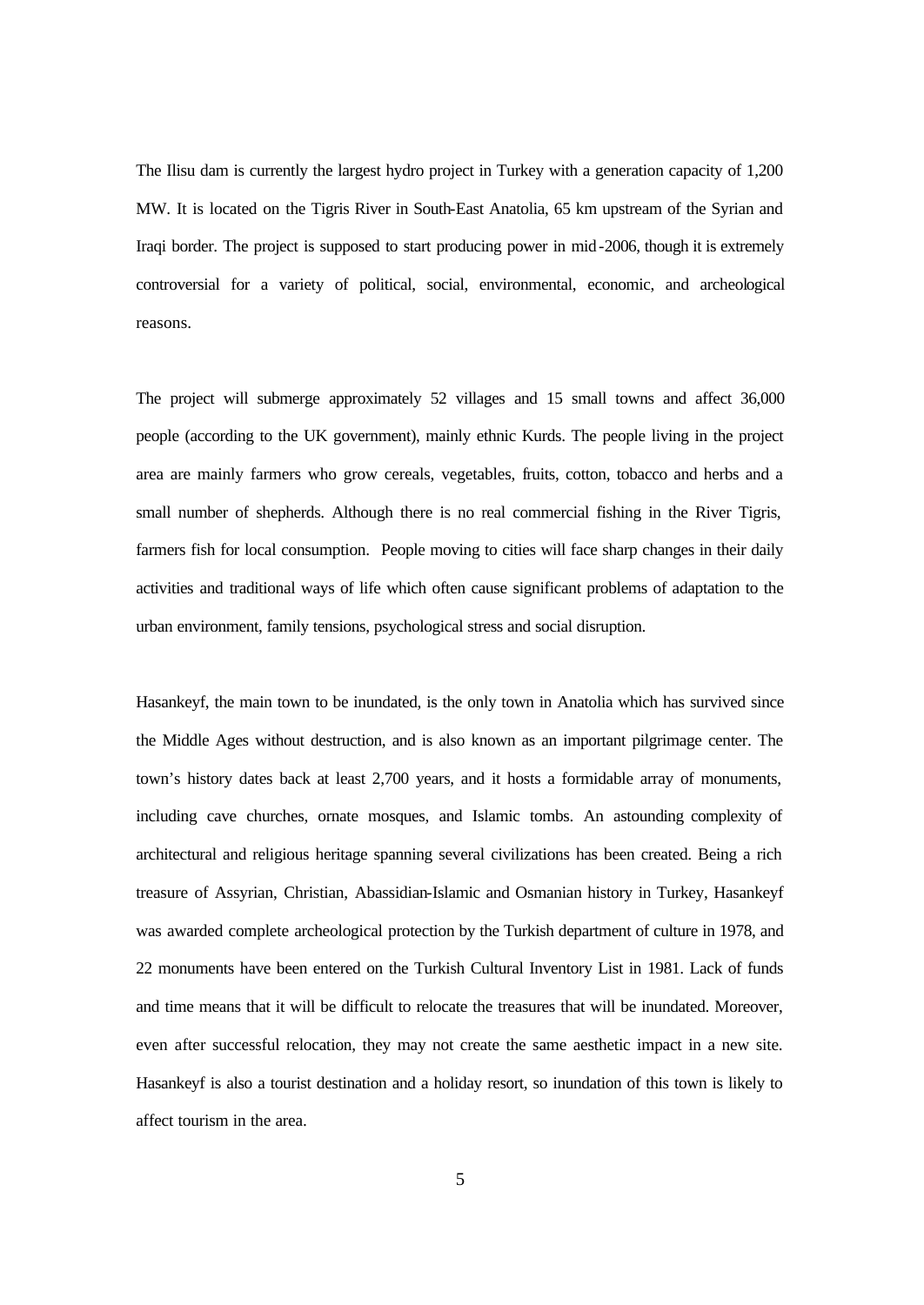The area to be flooded by the reservoir includes 7,353 ha of good agricultural land, 4,820 ha of medium-low quality land, and 15,675 ha of land not suitable for growing crops. Since the amount of trees and shrubs in the area to be flooded is relatively small, the  $CO<sub>2</sub>$  release from the reservoir is assumed to be small compared to the other reservoirs of the same size in dense forest (IEG 2001).

Solid waste and wastewater of major cities are being dumped into the Tigris River without any treatment. The Ilisu reservoir will vastly reduce the auto-purification capacity of the Tigris. This is then highly likely to cause water quality degradation and possibly affect the downstream fishery negatively.

#### **Methodology**

Table I lists the variables used in the CBA model: the core variables included in all the case studies are PG (power generation), CP (clean power), EG (economic growth), CC (construction cost), OM (operation & maintenance cost), RE (resettlement cost), IN (losses due to inundation of land), AC (accident cost). The project specific variables are FI (impacts on downstream fishery) for Bakun; IF (infrastructure cost) for Sharada -Babai; and LT (tourism loss) and AS (archaeological loss) for Ilisu. A brief summary of the equations used in the model, and all the parameters in the model and their values are listed in Appendix A-I and A-II respectively.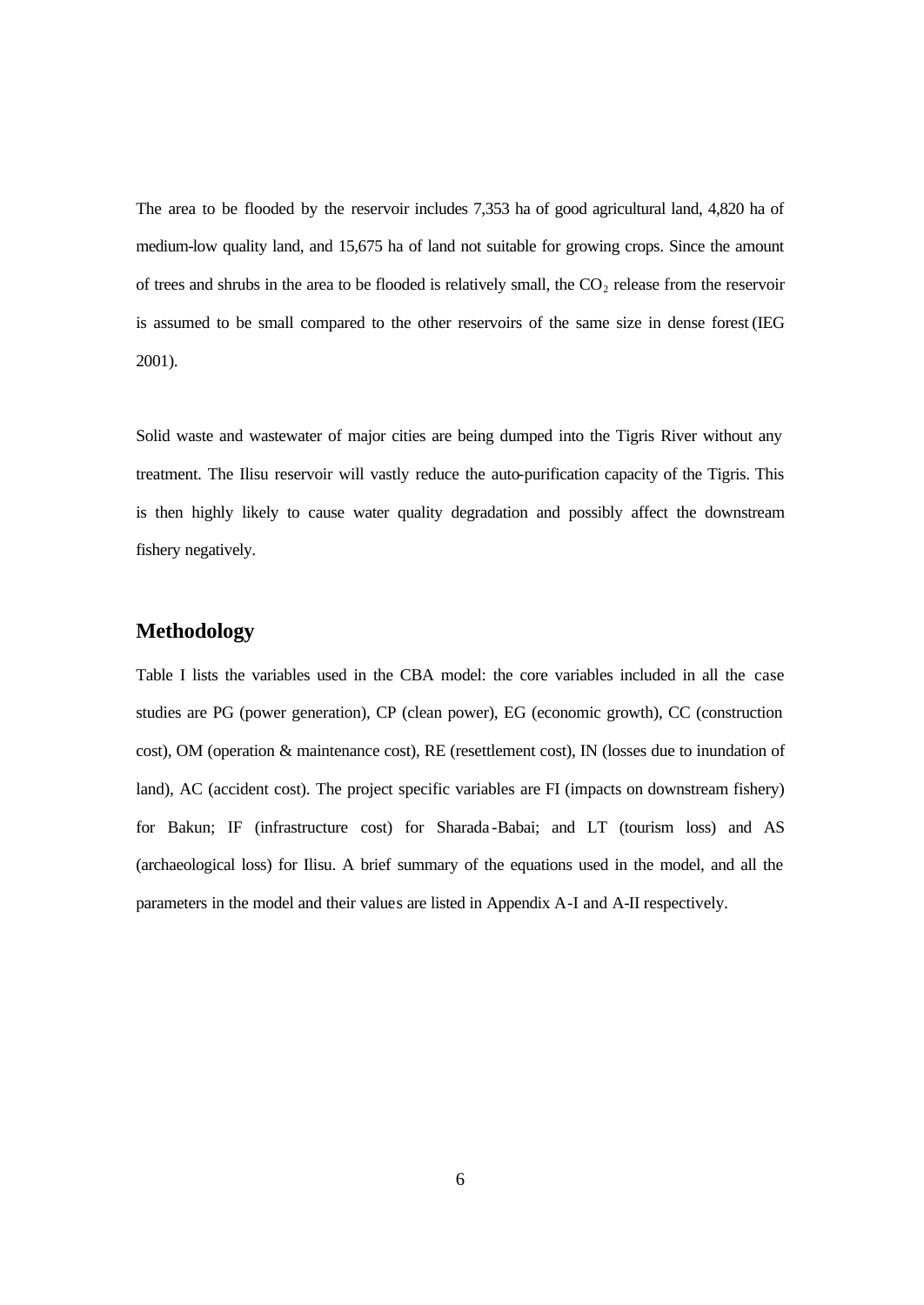#### **Table I Variables used in the CBA model**

| Variable (core variables in bold)                     | <b>Description</b>                                          |
|-------------------------------------------------------|-------------------------------------------------------------|
| EG (economic growth)                                  | The forgone economic costs for electricity not served,      |
|                                                       | which will occur during the time when an alternative        |
|                                                       | power generation technology is not available.               |
| PG (power generation)                                 | Calculated by multiplying the quantity of electricity       |
|                                                       | generated by the price of electricity. A possible reduction |
|                                                       | quantity of electricity generated due<br>the<br>in<br>to    |
|                                                       | sedimentation, and changes in electricity prices, are also  |
|                                                       | included in the equation.                                   |
| CP (clean power)                                      | The environmental benefit of avoiding damage from air       |
|                                                       | pollution when generating an equivalent amount of power     |
|                                                       | by thermal power. This benefit will occur during the time   |
|                                                       | when an alternative power generation technology is          |
|                                                       | available.                                                  |
| IN<br>(losses<br>due<br>land<br>to                    | Financial values of forests and agricultural lands to be    |
| inundation)                                           | inundated                                                   |
| AS (archaeological loss) <sup>3</sup>                 | Approximated by the values of cultural antiquities being    |
|                                                       | sold on the market.                                         |
|                                                       |                                                             |
| CC (construction cost)                                | Construction costs of the power station and transmission    |
|                                                       | facilities.                                                 |
| FI<br><i>(impacts)</i><br>downstream<br><sub>on</sub> | Decline in revenues from fishery due to dam construction.   |
| fishery)                                              |                                                             |
| LT (tourism loss)                                     | Losses in tourism revenue as a result of the dam            |
|                                                       | construction                                                |
| OM (operation & maintenance                           | O&M costs for running the hydropower station.               |
| cost)                                                 |                                                             |
| RE (resettlement cost)                                | Compensation to individuals and development costs for       |

 $3$  How archaeology is perceived is different from place to place and generation to generation (Carver 1996). Although there are many studies on how to place values on archaeological sites, there is no simple conclusion for this argument. See Carman et al (1999); Carver (1996); Darvil, Saunders, and Startin (1987); Lipe (1984); Schaafsma (1989).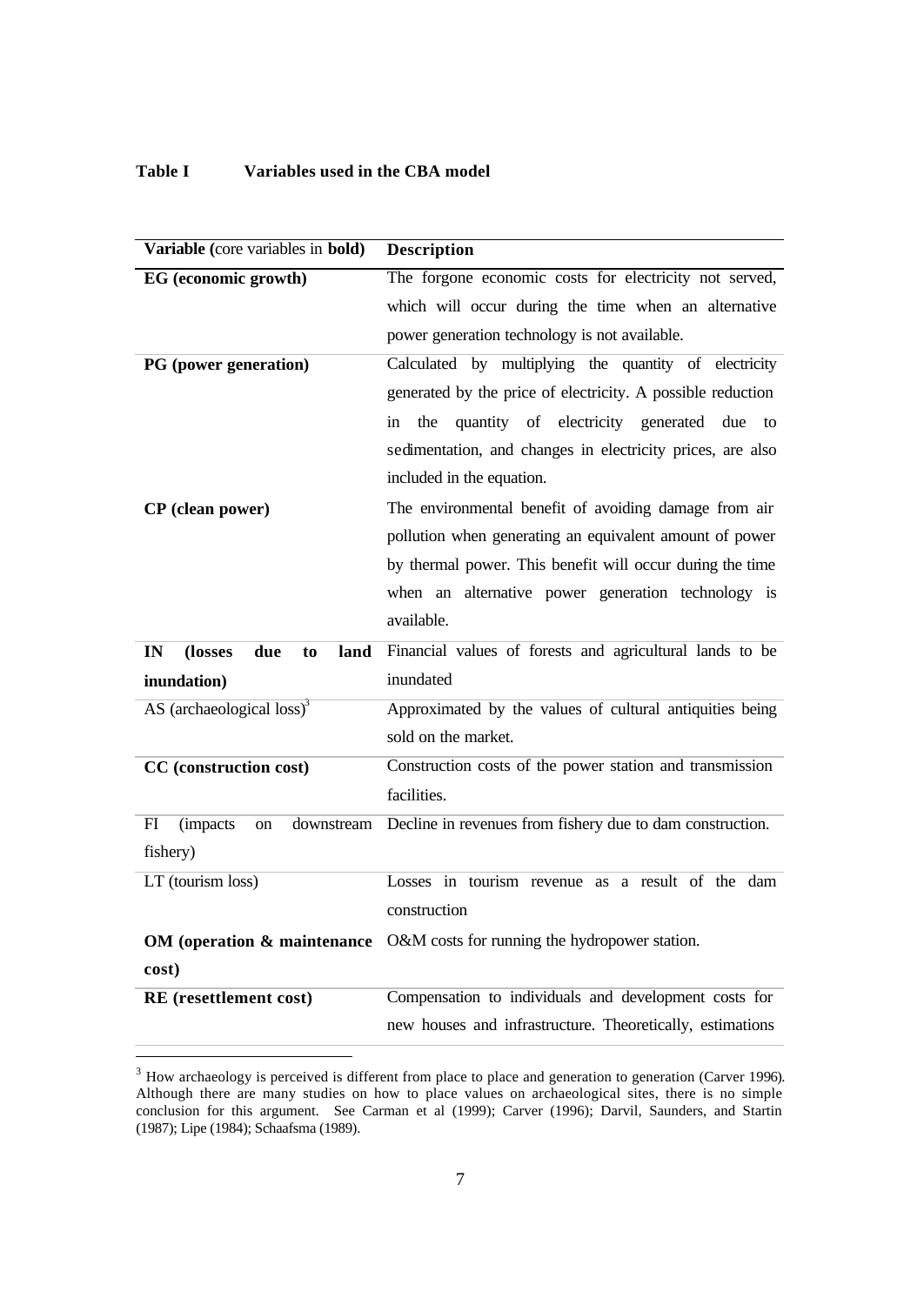|                                     | of what resettled people are willing to accept are preferred  |
|-------------------------------------|---------------------------------------------------------------|
|                                     | as better estimates. However, those data are difficult to     |
|                                     | obtain and their results are not very reliable, especially in |
|                                     | developing countries.                                         |
| IF (infrastructure relocation cost) | Costs required to relocate infrastructures to be inundated    |
| AC (accident cost)                  | During construction, O&M & special circumstances              |
|                                     | (technical failure, terrorism attack or earthquake).          |
|                                     | Calculated by multiplying the estimated number of deaths      |
|                                     | and injuries due to the project by the economic value of      |
|                                     | deaths and injuries. Assumes that accident risks are not      |
|                                     | internalised in wages <sup>4</sup> .                          |

Some inputs are clearly correlated. If the generation capacity were to be reduced, the total construction cost and the construction period would also be reduced accordingly. Hence, we assume that a minimum value for one of these variables implies a minimum value for the others. The same assumption is made for most likely and maximum values. The correlation coefficients that this implies for each project are shown in Table  $II^5$ .

There is a wide range in the data for GC (generation capacity) in the Bakun case, as the project size might be drastically reduced due to the protests. The minimum, most likely and max values are 0.5, 0.7 and 2.4 GW respectively. Therefore the consideration of this input dependency would be particularly important for Bakun.

<sup>&</sup>lt;sup>4</sup> This method does not take into account accident costs for alternative sources of supply for simplicity, as different risks are included for the alternative cases.

<sup>&</sup>lt;sup>5</sup> The calculation is based on the following formula: correlation coefficient  $[x,y] = \{covariance$ 

 $[x,y]$  / {(standard error  $[x]^*($ standard error  $[y])$ }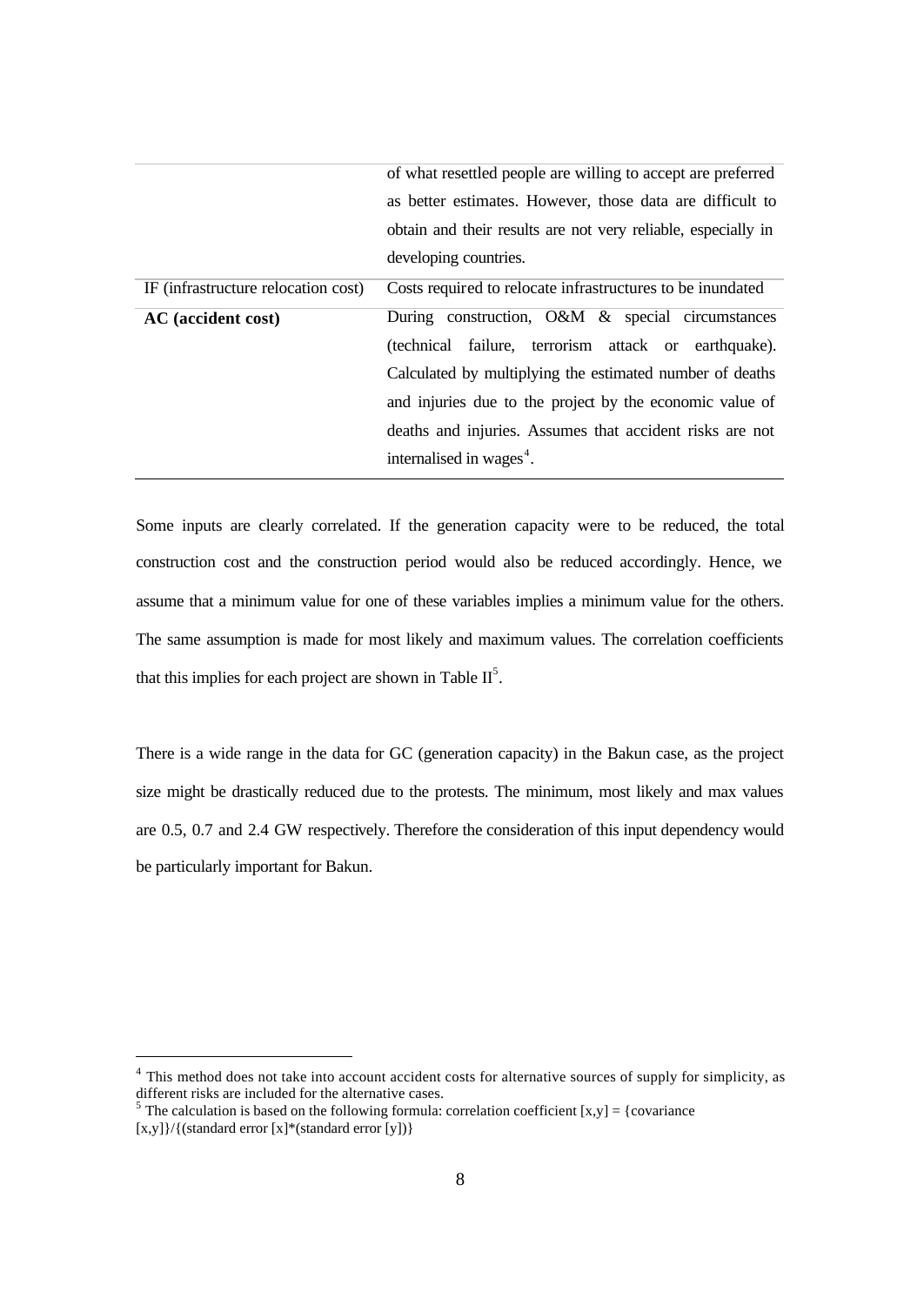|               | <b>GC-TCC</b> | <b>GC-Tc</b> | <b>TCC-Tc</b> |
|---------------|---------------|--------------|---------------|
| <b>Bakun</b>  | 0.996         | 0.996        | 0.983         |
| Sharada-Babai | 0.98          | 0.9          | 0.79          |
| <b>Ilisu</b>  | 0.99          | 0.82         | 0.9           |

Note: GC=generation capacity parameter; TCC=total construction cost; Tc=construction period

The data are given as ranges being based on my own judgments, collected mainly from the existing project reports including EIA reports and energy reports. Supplementary data are based on an extensive collation of information from past studies on similar topics, newspapers, Internet and other relevant sources. The most appropriate data for each parameter are selected using my best knowledge on the energy policy of the country, their current situation and future direction of power generation. Best efforts are made to find as accurate and representative data as possible. Visiting the project site and interviewing government officials, energy experts, policymakers, researchers/academics, environmentalists and locals during my fieldtrip in Malaysia, Nepal and Turkey have greatly helped such decision making process.

Some of these data may not be very accurate or precise. Many of the values in Table A-1, A-2, and A-3 are tentative and open to criticism. However, this is inevitable, as many variables are not readily quantifiable and some data have a limited availability because of the project complexity or simply they do not exist. Repeated runs of the model obtain a probability distribution of possible outcomes, which is a more defensible procedure than just using single values for inputs that are in reality not well known.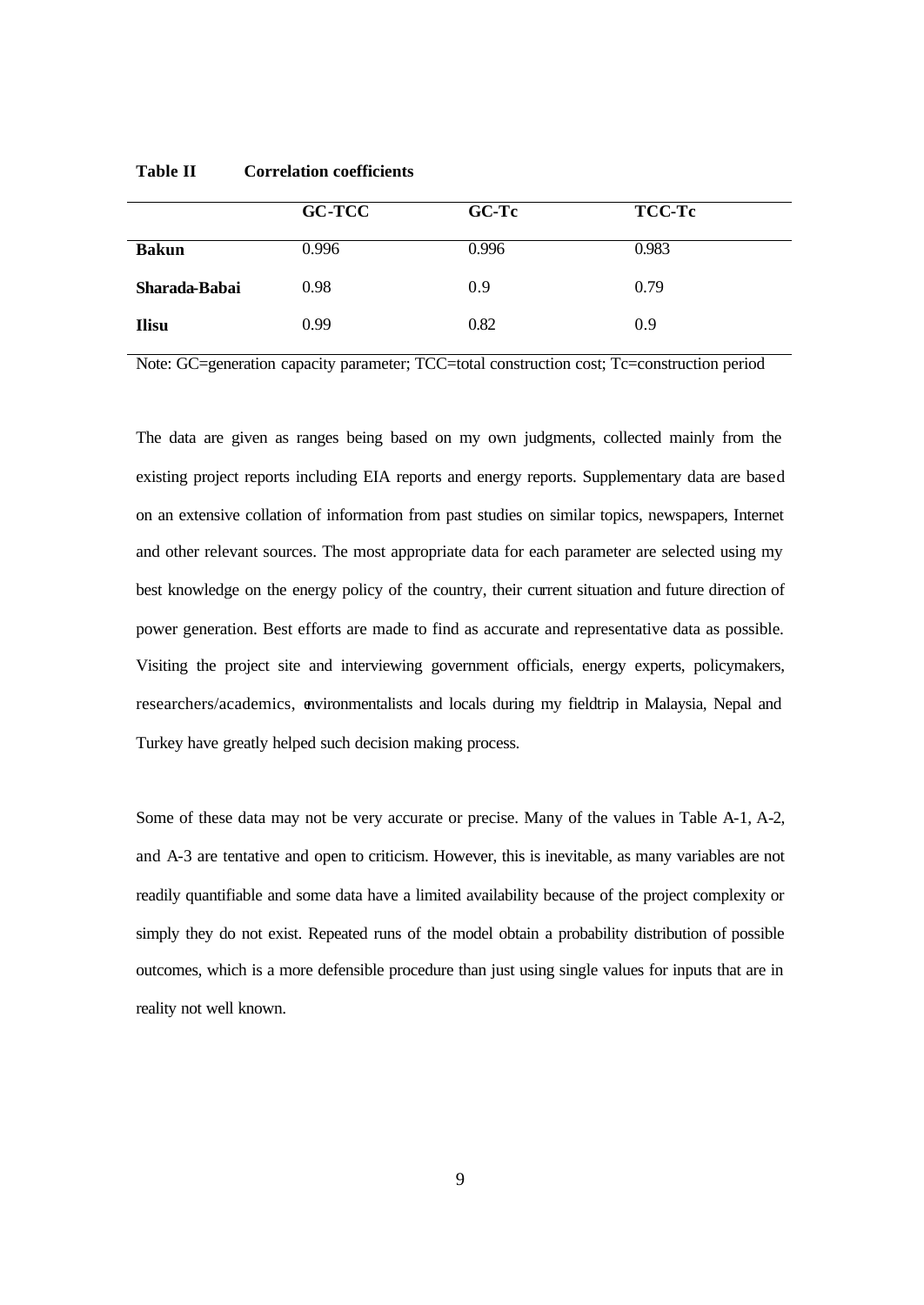Dixon *et al.* (1994) argue that the appropriate time horizon should be long enough to encompass the useful life of the proposed project, therefore the project life of 100 years is selected in this study $^6$ .

 6 This 100 years project life is used in all other case studies for an easy comparison of the results.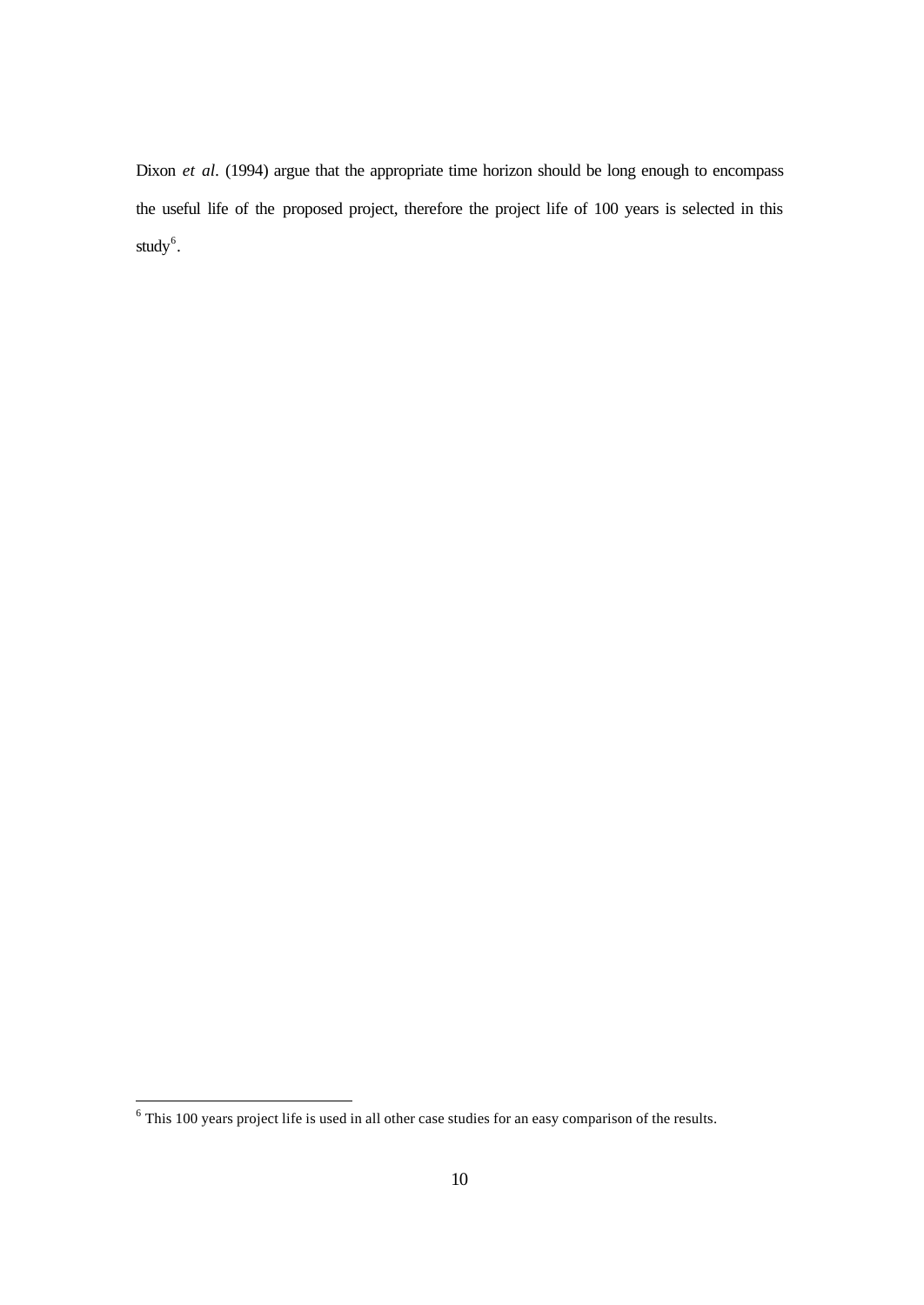#### **Results**

Table III and Figure 1 depict the impact of each variable on NPV for each project; EG (economic growth), PG (power generation), and CC (construction cost) are significant in all the projects; IN (inundation loss) for Bakun and Sharada -Babai; and AS (archaeological loss) for Ilisu. The impact of CC (construction cost) is huge, as much as EG (economic growth), but not as prolonged. The sharp decay of the positive impacts of EG and PG can be explained as a result of serious sedimentation problems. In comparison, AS (archaeological loss) and LT (tourism loss) are long lasting negative impacts. They are also not recoverable once the dam is constructed.

|             |                            | <b>Bakun</b>             | Sharada-Babai            | <b>Ilisu</b> |
|-------------|----------------------------|--------------------------|--------------------------|--------------|
| <b>PVEG</b> | Economic growth            | $+13$                    | $+0.18$                  | $+13.8$      |
| <b>PVPG</b> | Power generation           | $+3.6$                   | $+0.21$                  | $+3.3$       |
| <b>PVCP</b> | Clean power                | $+0.9$                   | $+0.03$                  | $+0.5$       |
| <b>PVIN</b> | <b>Inundation loss</b>     | $-10.5$                  | $-0.09$                  | $-0.2$       |
| <b>PVAS</b> | <b>Archaeological loss</b> | $\overline{\phantom{0}}$ | $\qquad \qquad -$        | $-9.5$       |
| <b>PVCC</b> | <b>Construction cost</b>   | $-4.5$                   | $-0.14$                  | $-4.9$       |
| <b>PVFI</b> | Fishery loss               | $-4.4$                   |                          | $-0.9$       |
| <b>PVLT</b> | Tourism loss               |                          | $\overline{\phantom{0}}$ | $-3.5$       |
| <b>PVOM</b> | O & M cost                 | $-0.4$                   | $-0.03$                  | $-0.5$       |
| <b>PVRE</b> | Resettlement               | $-0.1$                   | $-0.003$                 | $-1.0$       |
| <b>PVIF</b> | Infrastructure             |                          | $-0.02$                  |              |
|             | relocation                 |                          |                          |              |
| <b>PVAC</b> | Accident cost              | $-0.03$                  | $-0.0004$                | $-0.04$      |

**Table III Mean cumulative present values for the variables at t=100 in \$ billion.**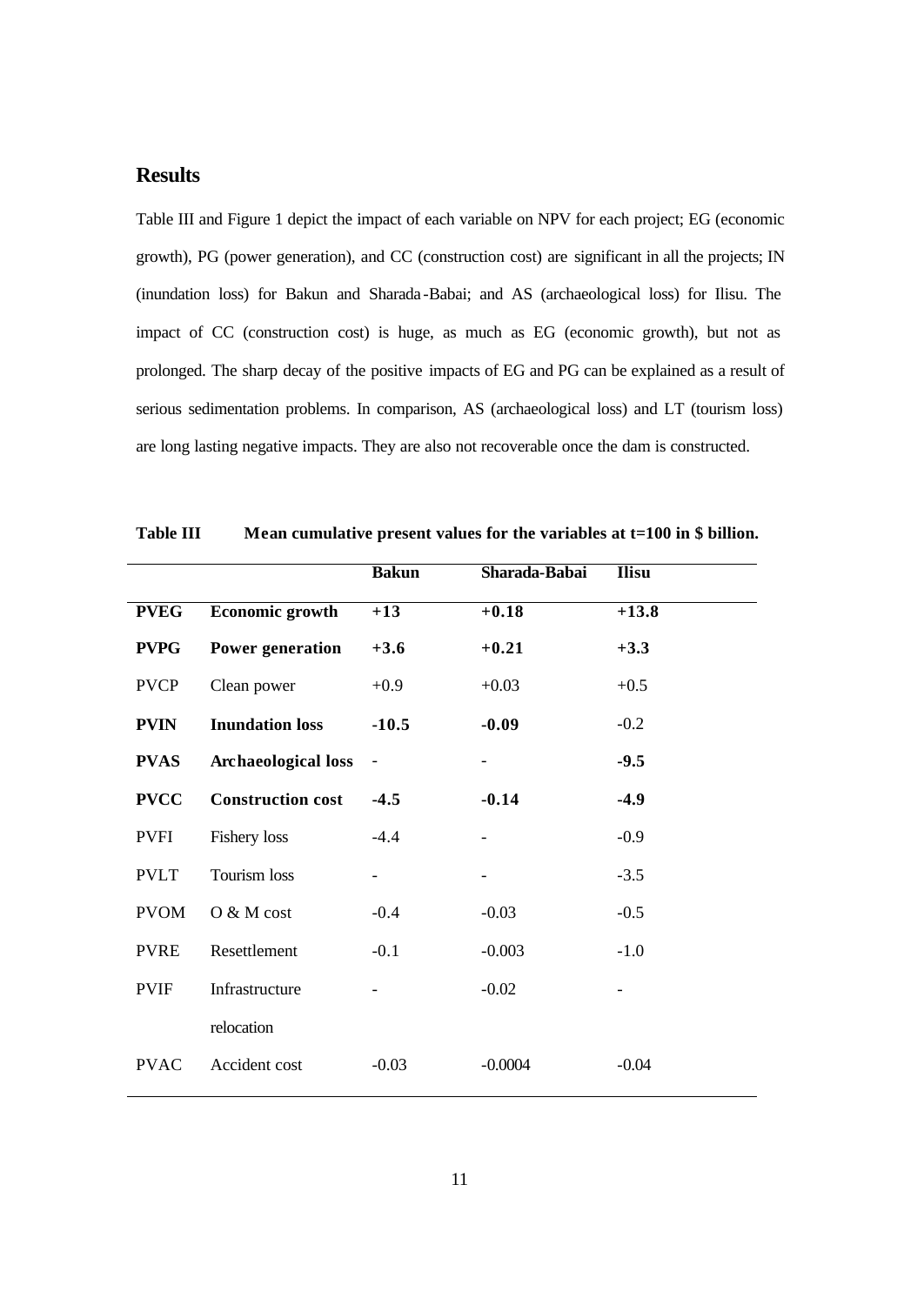

 **Ilisu**

**Figure 1 Present value of the variables of Table I by year**

For Bakun, the  $5<sup>th</sup>$  percentile, mean and the  $95<sup>th</sup>$  percentile of cumulative NPV with a premature decommissioning option at a 5% discount rate at t=100 years are \$ -9.6, -2.8, and 7.0 billion respectively (without decommissioning they are  $$ -9.9, -2.9, and 7.0$  billion respectively; showing that the option of premature decommissioning gives a slight improvement)<sup>7</sup>. The mean, the  $5<sup>th</sup>$  and the 95<sup>th</sup> percentiles of the cumulative NPV are all initially strongly negative due to the large construction cost as shown in Figure 2. The  $95<sup>th</sup>$  percentile recovers quickly after the

 $<sup>7</sup>$  The premature decommissioning option allows the dam to be closed early if the annual revenue drops</sup> below the annual avoidable costs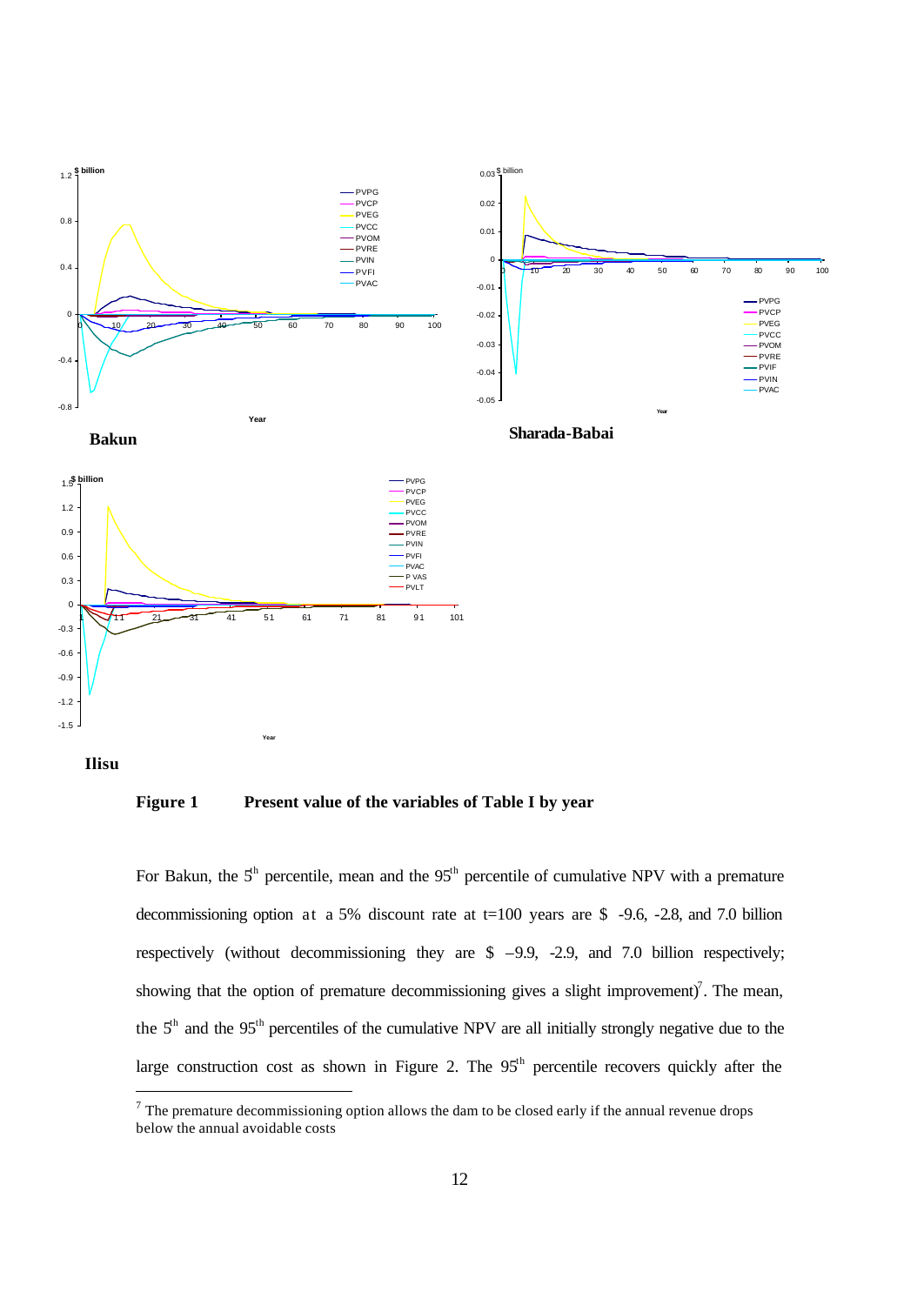construction is complete since the benefits of increased economic growth soon outweigh all the costs. Its peak is at  $t = 40$ , as after this date the revenue is insufficient to cover the total annual costs. Both the  $5<sup>th</sup>$  percentile and the mean remain negative throughout the life of the project. The mean shows a slight recovery from year 10 until year 30 followed by a permanent downward movement. The  $5<sup>th</sup>$  percentile shows a similar pattern to the mean, though it already starts declining at  $t = 20$  due to the large anticipated costs such as inundation and fishery losses.

For Sharada-Babai, the  $5<sup>th</sup>$  percentile, mean and the  $95<sup>th</sup>$  percentile of the NPV at the 5% discount rate at  $t=100$  years with premature decommissioning option are \$ -0.009, 0.14, and 0.34 billion respectively. The results without the premature decommissioning option are exactly the same since the recoverable costs such as AC (accident costs during operation & maintenance period) and OM (operation & maintenance cost) are small for this project. The range of cumulative NPV over time in Figure 2 shows that the huge initial capital costs are gradually outweighed by the anticipated large benefits from power generation and increased economic growth.

For Ilisu, The  $95<sup>th</sup>$  percentile is positive whereas the mean and the  $5<sup>th</sup>$  percentile are negative as shown in Figure 2. The mean, the  $5<sup>th</sup>$  percentile and the 95<sup>th</sup> percentile of the cumulative NPV at the 5% discount rate with the premature decommissioning option at  $t = 100$  are \$ –9.9, -3.5, and 4 billion respectively. As Figure 2 illustrates, the benefits never outweigh the costs throughout the period for the  $5<sup>th</sup>$  percentile and the mean, while the  $95<sup>th</sup>$  percentile turns to be positive soon after the completion of construction. The  $95<sup>th</sup>$  percentile starts declining gradually after its peak at t = 40. The NPV are all negative at the beginning because of large construction and resettlement costs. The NPV increases rapidly once electricity starts to be generated, however the mean and the  $5<sup>th</sup>$  percentile remain negative as a result of huge archaeological losses from the destruction of this important area in Turkey which has numerous unique archaeological sites as well as tourist and pilgrim attractions. The result also shows that the consideration of premature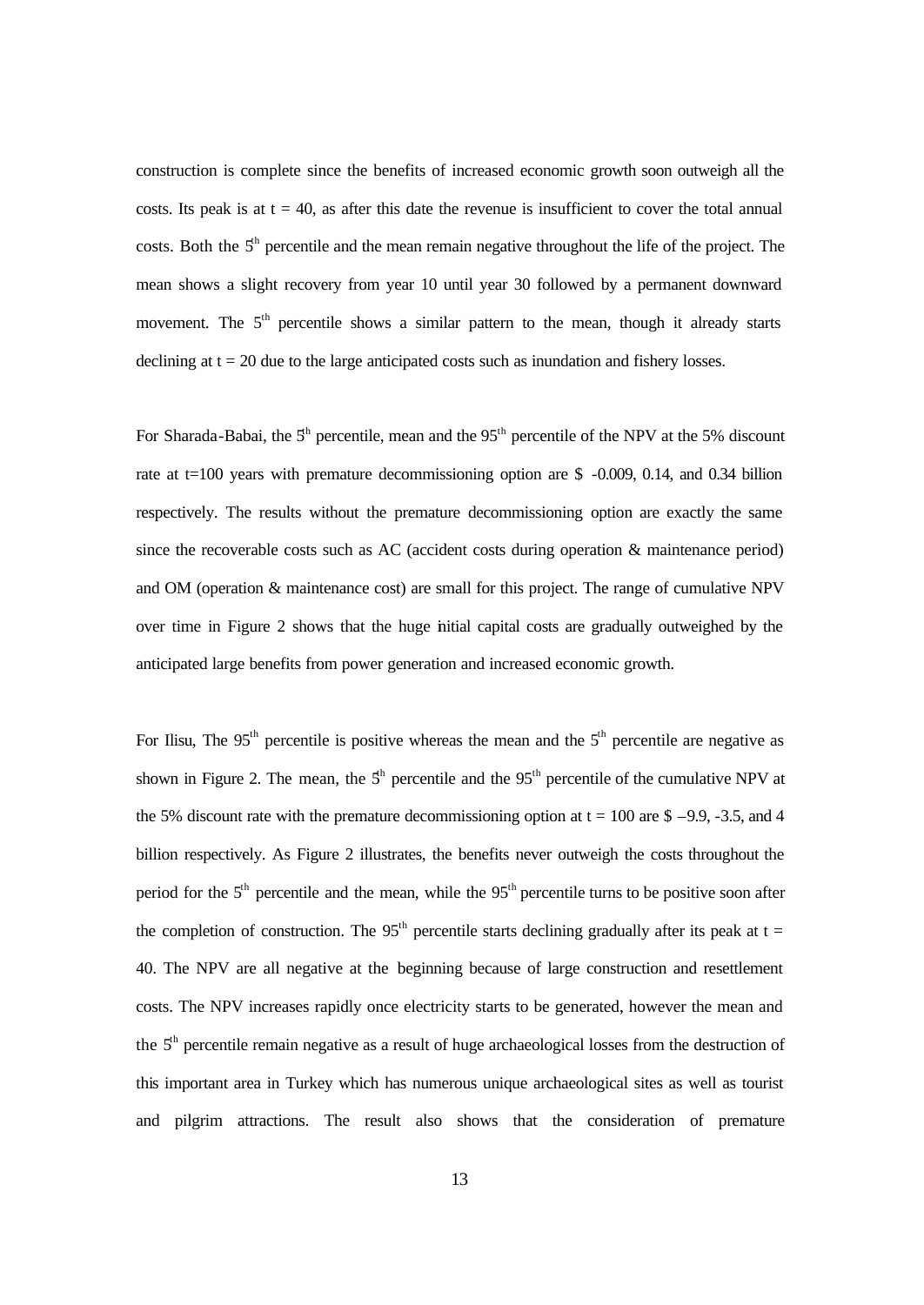decommissioning would not improve the result, since those recoverable costs after premature decommissioning such as operation & maintenance cost, accidents costs during operation, and land inundation loss for this project are relatively small.





#### **Sensitivity analysis**

The sensitivity analysis shows the dominant positive impact of GC (generation capacity) on NPV for Bakun, and EO (initial expected increase in economic output) for Sharada-Babai and Ilisu as presented in Table IV. The parameters TCC (total construction cost), P0 (Initial proportion of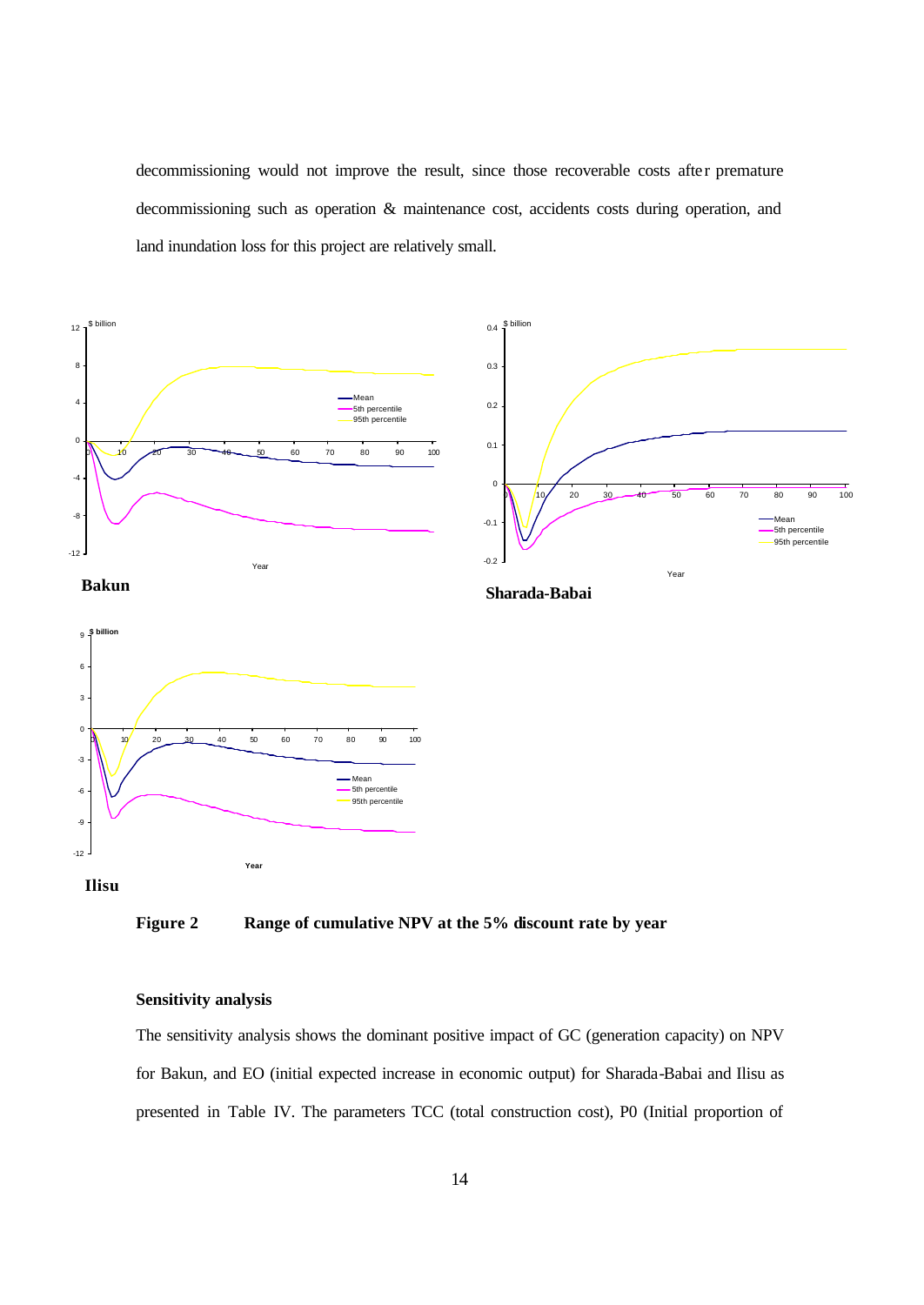time during which an alternative power generation technology is not available), and NT (number of tourists visiting the dam site in absence of the dam) also have significant impacts on NPV for at least one of the sites.

| <b>Bakun</b> |                        | Sharada-Babai |             | Ilisu |         |
|--------------|------------------------|---------------|-------------|-------|---------|
| GC           | $+0.96$ EO             |               | $+0.78$ EO  |       | $+0.83$ |
| EO.          | $+0.63$ P <sub>0</sub> |               | $+0.34$ NT  |       | $-0.33$ |
| <b>TCC</b>   | $-0.61$ GC             |               | $+0.30$ TCC |       | $-0.28$ |

 Note: The input parameter values are regressed against the output (NPV). The student b coefficient is a coefficient calculated for each input parameter in the regression equation.

#### **Cumulative NPV against pure rate of time preference**

Figure 3 plots the cumulative NPV against the pure rate of time preference, as NPV is sensitive to the change in discount rates. The mean value of the cumulative NPV for all projects converges towards zero as the pure rate of time preference becomes larger. For Bakun, the  $95<sup>th</sup>$  percentile becomes negative when the pure rate of time preference is larger than 11%. The mean value of the cumulative NPV for Sharada-Babai is positive when the pure rate of time preference is low, and become negative when the pure rate of time preference is larger than 6%. The 95th percentile of the cumulative NPV for Ilisu becomes negative when the pure rate of time preference is larger than 8%.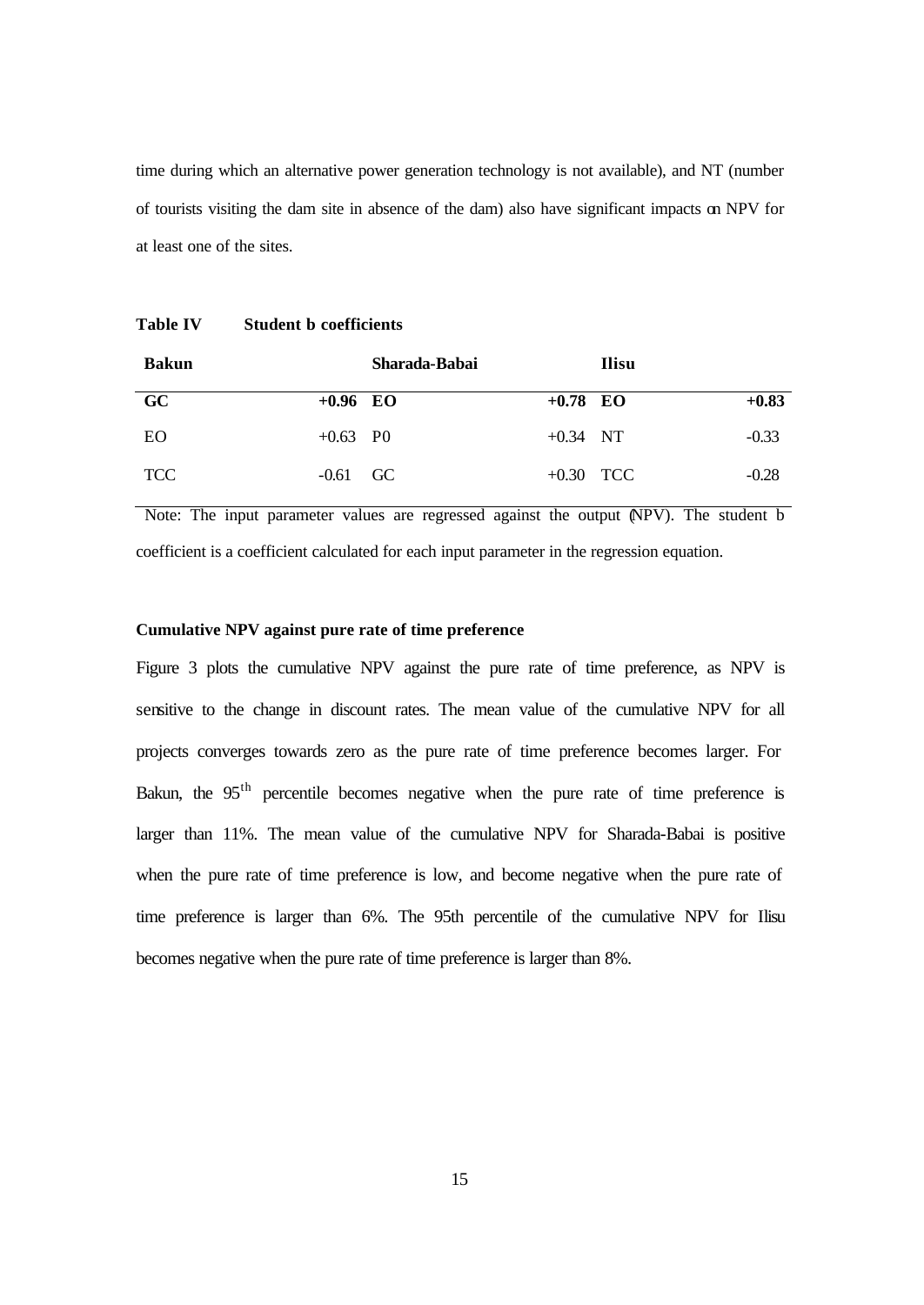



**Figure 3 Mean cumulative NPV against pure rate of time preference**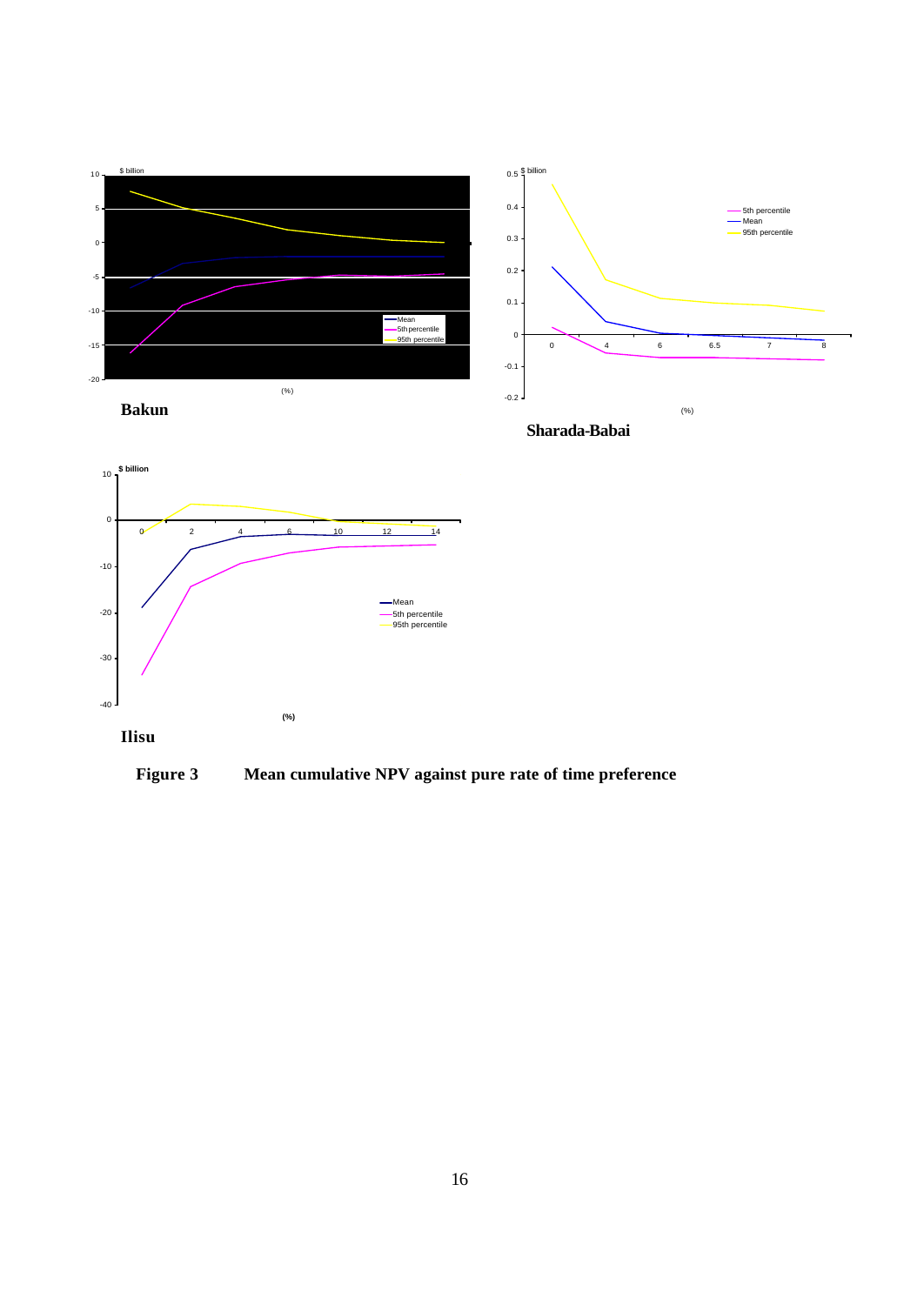#### **Conclusion**

This study examines the possible outcome of three highly controversial dam projects in Malaysia, Nepal and Turkey. The CBA model, developed in Morimoto and Hope (2001; 2002) has been applied to the case studies on Three Gorges dam in China (Morimoto and Hope 2002) and Upper Kotmale dam in Sri Lanka (Morimoto and Hope 2001). It is further improved in this study. The result for the Bakun dam in Malaysia shows expected huge losses due to the inundation of the dense rainforest and the fertile agricultural lands, and the significant negative impacts on downstream fishery. The benefit of 2.4 GW electricity supply and facilitated economic growth might outweigh these massive losses. However, this is unlikely to occur during any feasible planning horizon, as can be seen from the  $5<sup>h</sup>$  percentile and the mean of the cumulative NPV being negative even at  $t = 100$ .

The result obtained for the Sharada-Babai hydro project in Nepal seems reasonable; as expected there are large benefits from an increased power supply increasing economic growth as the country is at present seriously short of electricity, large revenues from electricity sales, and the benefits of clean hydro power, in exchange for a large construction cost and unrecoverable loss of submerging fertile agricultural land and forest. This study confirms that the improvement of hydropower development in Nepal seems to be necessary and crucial.

The main finding for the Turkish Ilisu hydro project is the enormous impact of the loss of unique archaeological sites, some of which date back at least 2,700 years. The losses are not only the value of these cultural heritages and artifacts to be submerged, but also the significant number of tourists and pilgrims visiting the sites. Both the  $5<sup>th</sup>$  percentile and the mean of the cumulative NPV depict that the proposed project benefits will not outweigh the large costs of the project.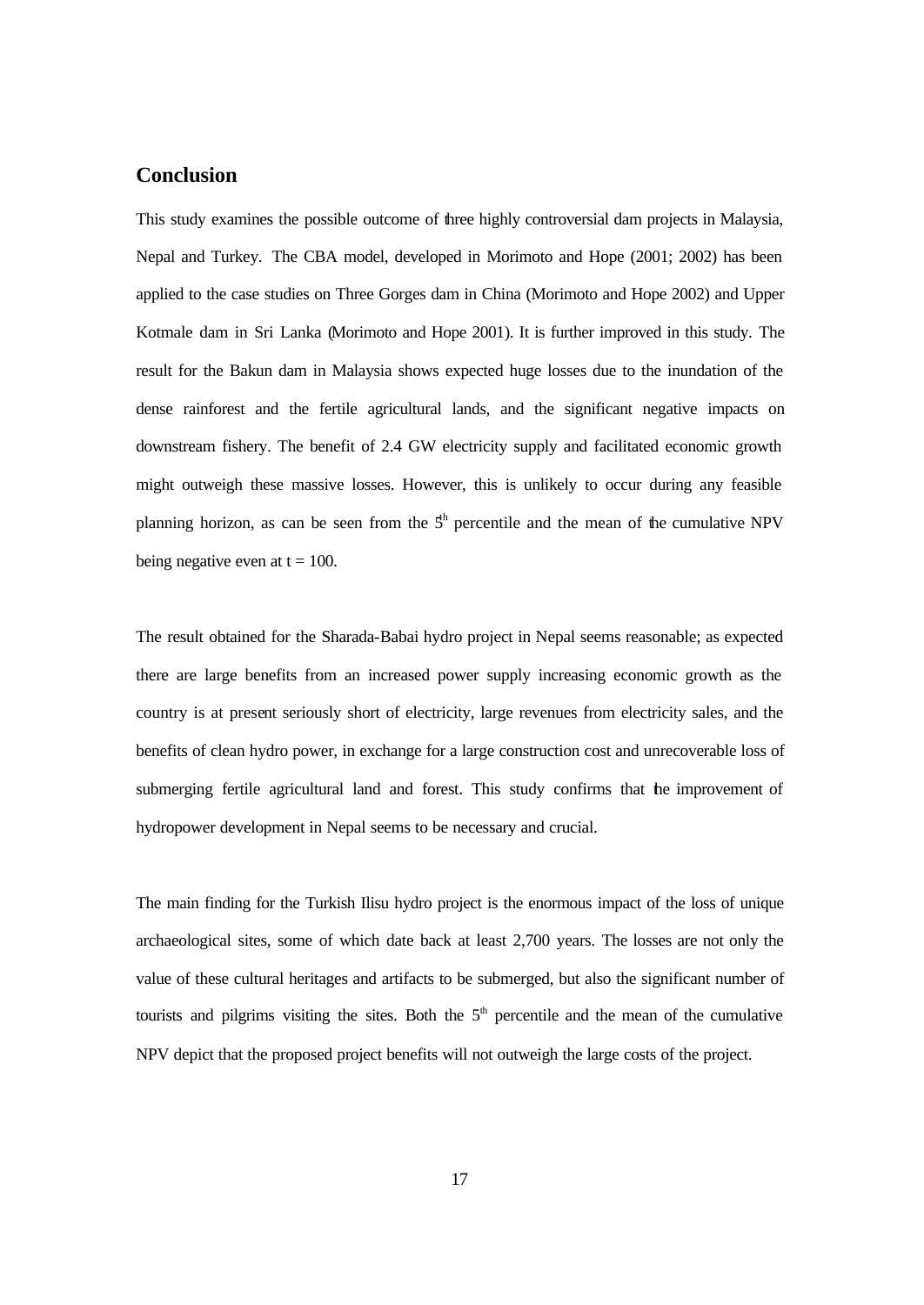Since huge costs are involved in each project discussed above, an increase in electricity prices might not be avoidable. However, this may not be the case for the Sharada-Babai Project, as the benefit is likely to outweigh the cost soon after the construction.

The model in the paper calculates clearly the means and the ranges of present values for each impact of the proposed dams, both positive and negative. Thus, it identifies the most significant impacts with a support of numerical justification. The findings of the model such as each impact and NPV are shown by year. Thus, the model developed herein has a potential to help policy makers in their decision-making, as it provides a whole picture of a project at a glance, and it is visually very clear to see the annual movements of each impact.

The beauty of the model developed here is its flexibility; developers could choose from an array of variables that most closely fit the constraints and conditions of their individual case. Some of the available variables are either included or excluded in order to serve the differences in each project. From these case studies with diverse individual concerns, it shows that the generalised model can be a highly practical tool, with the great advantage of its simplicity and a capability to cater for almost any kind of hydro project assessment under uncertainty.

The limitations of the model are such that some impacts could be much larger than the impacts included in the above model, though may not be quantifiable. For example, the scale of the resettlement for the Bakun project is enormous and the resettlement impact is therefore expected to be huge, though this impact seems to be not fully reflected in our results. This suggests that current estimates of the resettlement cost might be too low, and that alternative approaches such as 'willingness to pay' or 'willingness to accept' might better estimate the true resettlement cost. Furthermore, some evaluations in the model might be over-simplified. There would be other possible impacts for each project not considered; some of these could be major. For example,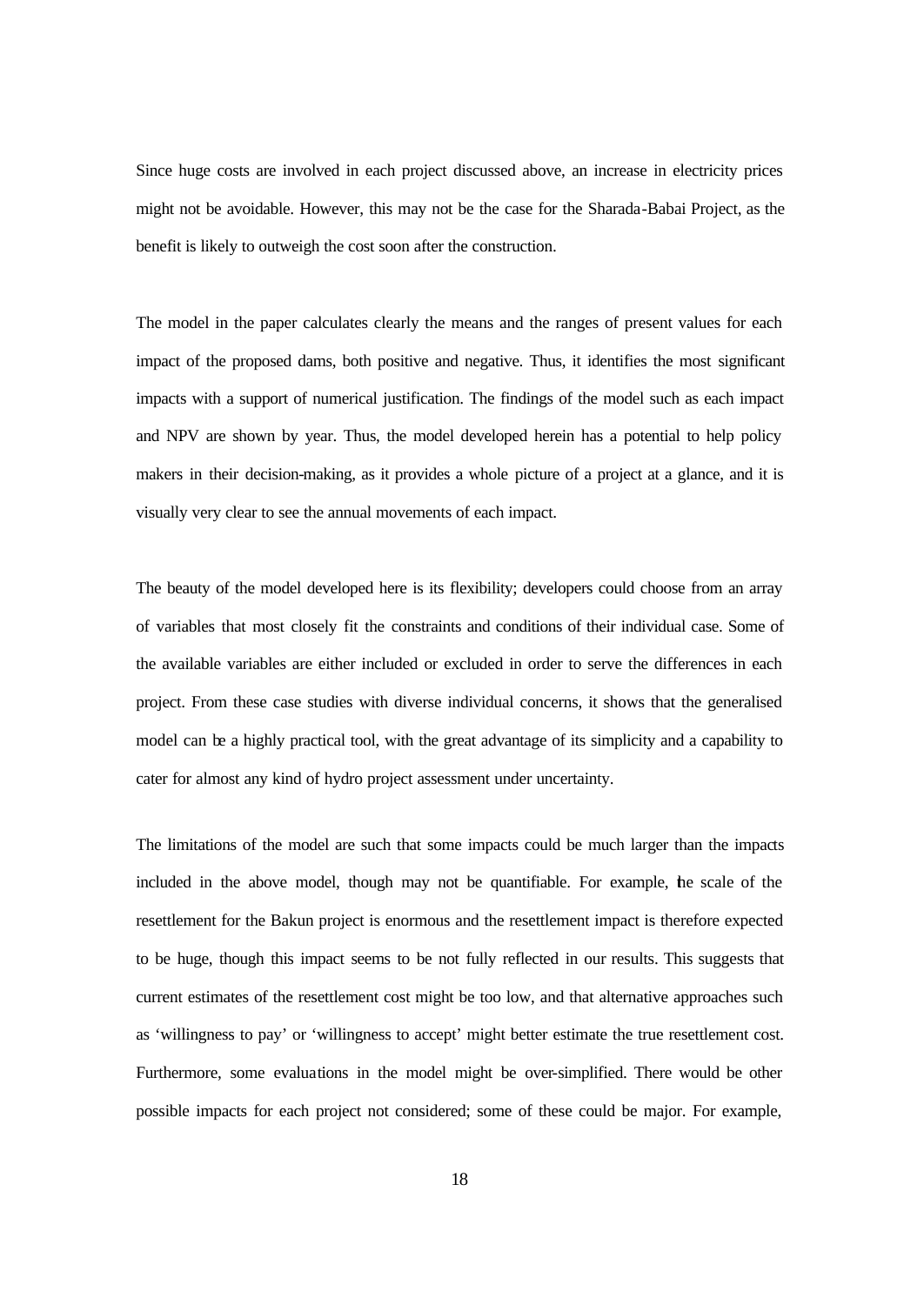increased malaria infection; health problem caused by reduced water quality; negative impacts on biodiversity in the area and so on. Displaced people are further impoverished economically, and suffer cultural decline, high rates of sickness, malnutrition, deaths, and great psychological stress in nearly every case<sup>8</sup>. Some of the dam sites, such as Bakun, are home to many unique species of fauna and flora, which may disappear due to the project's impact. The Bakun dam site is located in dense forest; therefore the  $CO<sub>2</sub>$  release from the reservoir might not be negligible. These impacts are omitted from the current analysis due to lack of data and the difficulty of quantifications. Including every single impact is not possible, therefore the variables entered into the model are prioritised in each project assessment in this research. They could, however, be included in the future analysis, if relevant, with sufficient background information.

#### **Acknowledgement**

We would like to thank Dr Yusof Ahmad, Mr Ir Nordin Bin Ismali, and Mr Mohd Zekri Yaakob from Malaysia TNB Hydro for their help towards our data collection and field visits in Malaysia in December 2001. Many thanks also go to Mr Arjun Aryal (PhD at Purdue University, US) and Mr Bhupendra Aryal from WRC (Water Resource Consultant, Nepal) who provided useful data, information, and the project report on the Sharada-Babai project, and for their great help during the field visit in Oct 2001.

<sup>&</sup>lt;sup>8</sup> http://www.caa.org.au/campaigns/adb/fact\_sheets/dams.html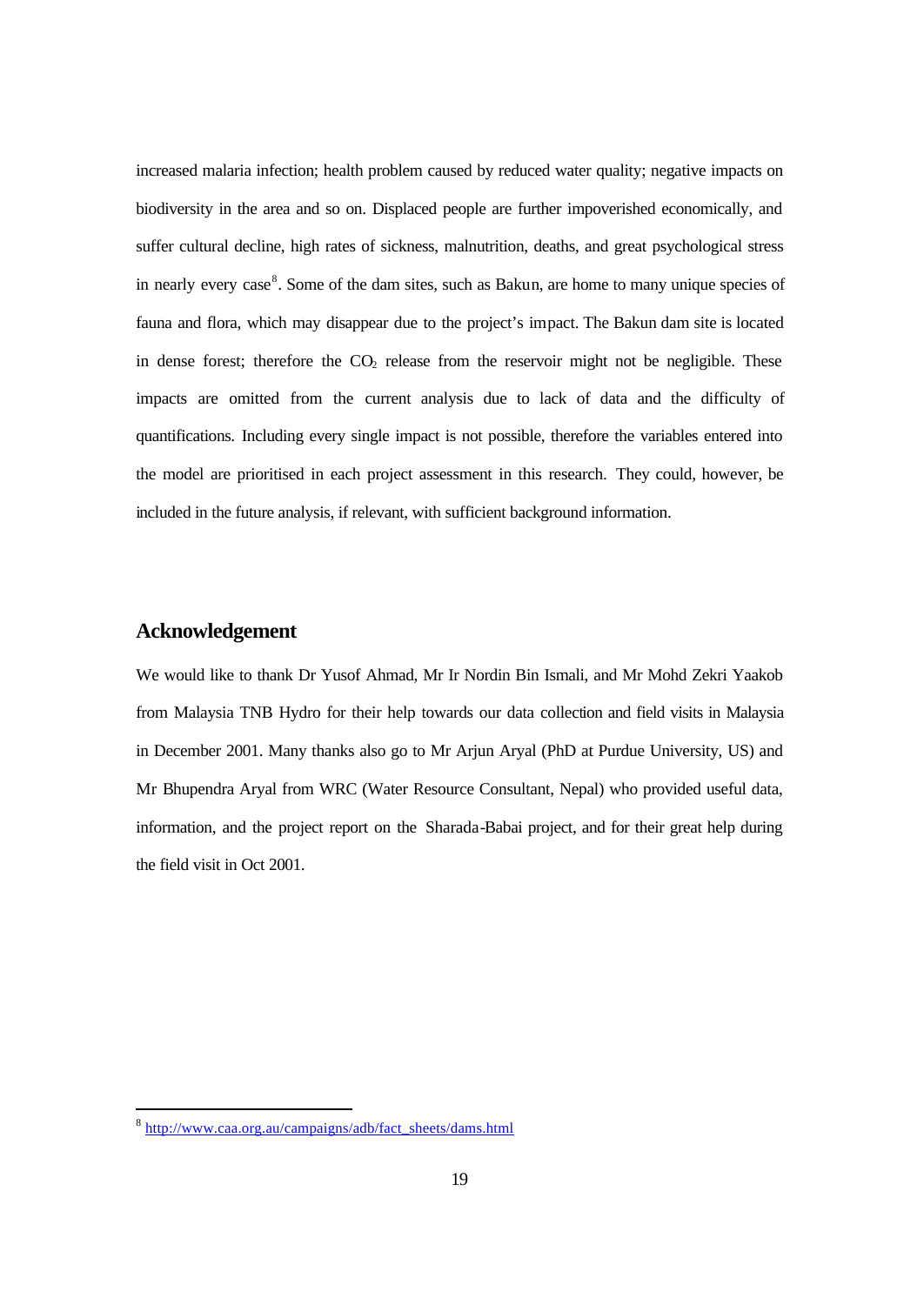#### **Appendix**

#### **A-I Model**

The brief summary of the equations used in the model is as follows $\degree$ :

 $EG =$  (proportion of time during which an alternative generation technology is unavailable)\*(quantity of electricity)\*(increased economic output due to increased electricity supply)

 $PG = (quantity of electricity)*(price of electricity)$ 

 $CP =$  (proportion of time during which an alternative generation technology is available)\*(benefit of avoiding air pollution due to reduced thermal power use)

 $IN = economic value of lost land$ 

 $AS =$  valuation proxies for lost cultural resources

 $CC = annual construction cost$ 

 $FI$  = annual lost profit from fishery due to the dam

 $LT =$  annual lost tourism revenue with absence of the dam

 $OM =$  annual operation  $\&$  maintenance cost

 $RE = annual resettement cost$ 

IF = annual infrastructure relocation cost

AC = (number of deaths/injuries during construction, O&M, and under special circumstances)\*(economic valuation of death/injury) + (annual economic damage cost of dam collapsing)

 $NPVt = (1 + discount rate)^{t} * (EGt + PGt + CPt - INt - Ast - CCt - Fit - LTt - OMt - REt - IFt - ACt)$ 

<sup>&</sup>lt;sup>9</sup> The complete set of equations are presented in details in Morimoto (2002).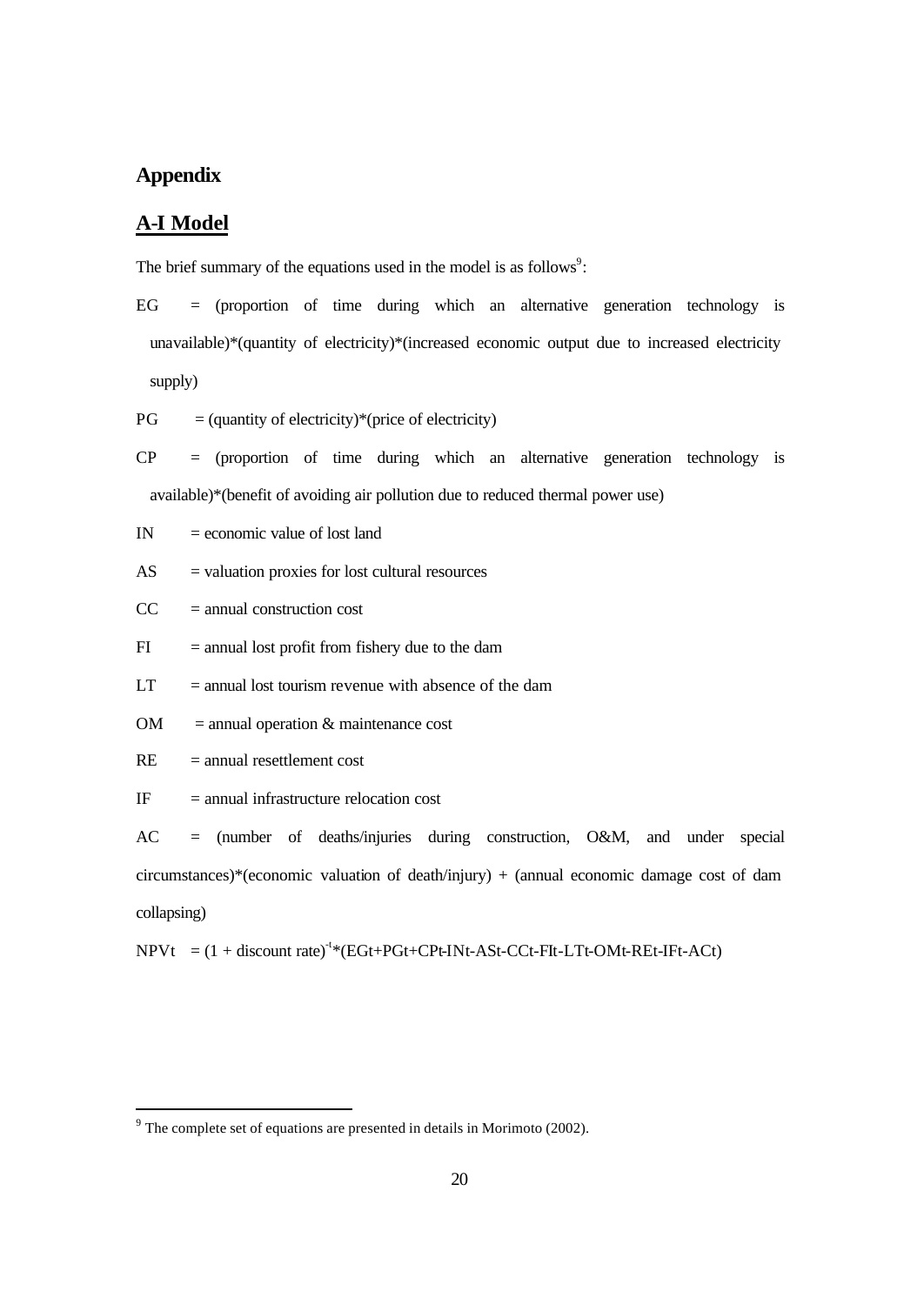### **A-II Data**

**Table A-1. Parameters and descriptions for Bakun [BHP] ( \$1= 3.8 Ringgit Central Bank of Malaysia)**

| (min, most likely,               | Description of each value                                                                   |  |  |
|----------------------------------|---------------------------------------------------------------------------------------------|--|--|
| max)                             |                                                                                             |  |  |
| $GC$ $(0.5, 0.7, 2.4)$           | Original plan is 2.4GW, but might be scaled down to 0.5-0.7GW                               |  |  |
|                                  | (www.earthisland.org).                                                                      |  |  |
| EO<br>(380,<br>760,              | In China, each kWh of power shortage results in a loss of economic output of                |  |  |
| 1500)                            | \$0.38-1.5 (MOF 1990)                                                                       |  |  |
| TCC $(0.7, 0.8, 32)$             | The planned figure is \$4 billion (www.idsnet.org). If we consider the                      |  |  |
|                                  | possibility of GC being scaled down as above, the min and most likely should                |  |  |
|                                  | be reduced to \$0.083 and 0.1 billion. Since the BHP is financially highly                  |  |  |
|                                  | uncertain project, set the worst case like the latest India's Narmada dam cost              |  |  |
|                                  | estimate being more than 8 times of the original figure for all the min, most               |  |  |
|                                  | likely and max (McCully 1996).                                                              |  |  |
| (0.01,<br>0.04,<br>$\varphi$     | The planned installed capacity in Malaysia will grow at 11% per annum on                    |  |  |
| 0.05)                            | average up to 2007, while power demand is expected to grow by 8-10%, or in                  |  |  |
|                                  | reality the demand has registered an even slower growth of 67% (Shabat                      |  |  |
|                                  | Alam<br>Malaysia<br>Release;<br>Press                                                       |  |  |
|                                  | www.surforever.com/sam/pressrelease/lipis.htm).                                             |  |  |
| (0.33,<br>P <sub>0</sub><br>0.5, | 1/3<br>of electricity consumption<br>Malaysia<br>consumes<br>Singapore<br>in                |  |  |
| 0.66)                            | (www.mint.gov.my/policy/nuc_energy/metp95_asli.htm). Thus, they may                         |  |  |
|                                  | need to increase their electricity supply by $2/3$ to bring their economic                  |  |  |
|                                  | development to the Singapore level. The min value is assumed to be $\frac{1}{2}$ of this    |  |  |
|                                  | value, taking into account the possibility of electricity over-supply they have             |  |  |
|                                  | experienced before. The most likely is valued at $\frac{1}{2}$ , assuming equal possibility |  |  |
|                                  | of over-supply and demand growth.                                                           |  |  |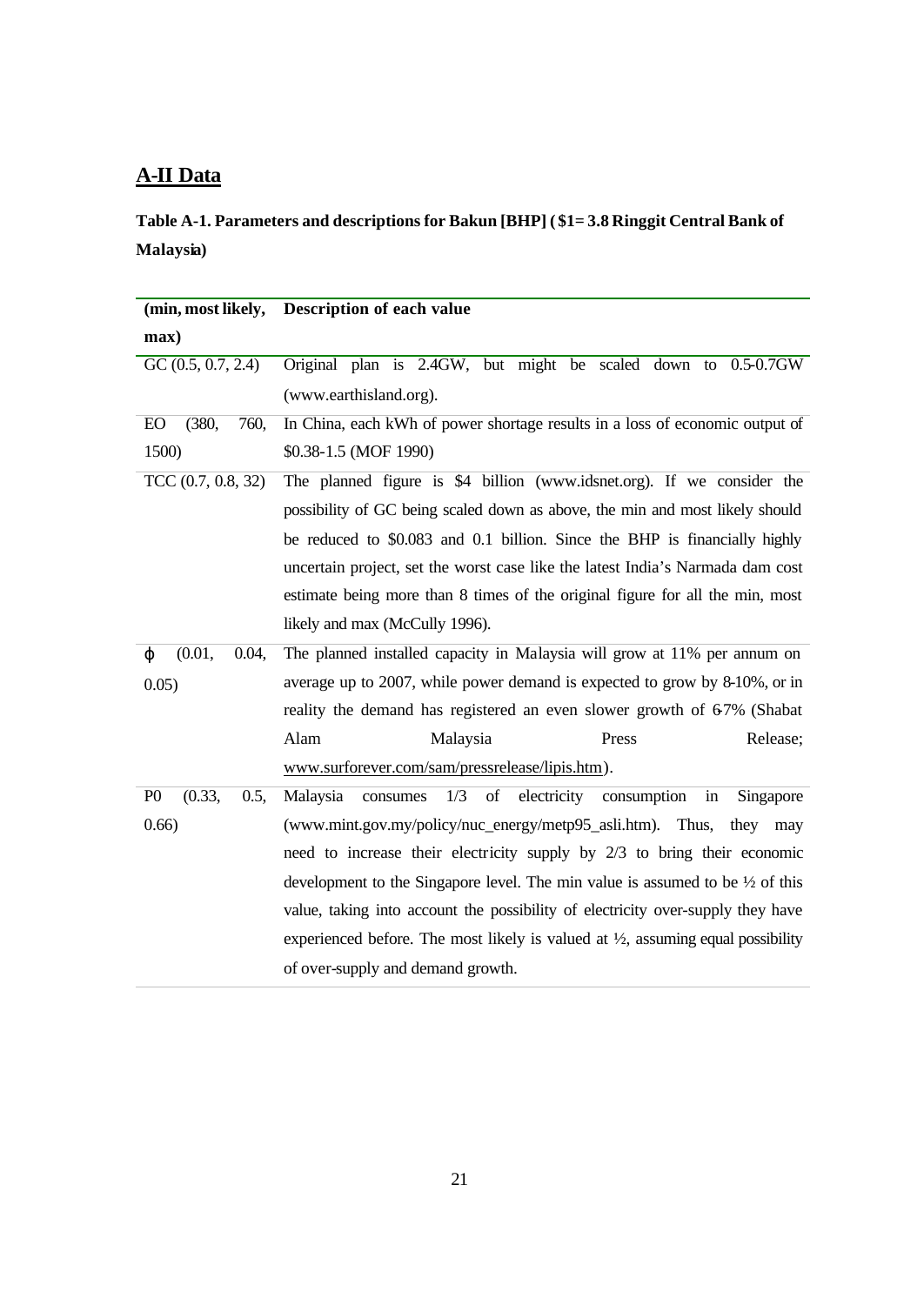| (0.005,<br>FP<br>0.3,    | US Fish and Wildlife Service studies show Savage Rapids Dam in Oregon has                |
|--------------------------|------------------------------------------------------------------------------------------|
| (0.6)                    | destroyed at least \$5 million/year in fisheries benefits (The Pacific Coast             |
|                          | Federation of Fisherman's Associations 'From Fisherman's News May 1998).                 |
|                          | 'The National Marine Fisheries Service estimated the losses of Salmon                    |
|                          | fishery due to dams in the Colombia basin to be \$6.5 billion in 1960-80 alone'          |
|                          | (McCulley 1997). The max value is assuming twice as much as the most                     |
|                          | likely value. These are also used for SBHP.                                              |
| (12.5,<br>Tc<br>13.5,    | The min is the original plan (www.idsnet.org). The WCD Survey (2000)                     |
| 17.5)                    | shows about 40% of the delayed projects shows 1-year delay, and 5% shows 5               |
|                          | years delay.                                                                             |
| PEo (30, 50, 80)         | These are min, average and max TNB tariff rates in 1999 respectively                     |
|                          | (www.tnb.com.my/newtnb/custom/tr/et1.html).                                              |
| $\alpha$ (0.1, 0.2, 0.5) | Generally, the distribution of CC skewed to the left due to large costs at an            |
|                          | initial stage. These are also used for IHP.                                              |
| $\beta$ (0.6, 0.8, 0.9)  | The distribution is likely to be skewed to the right, as the resettlement process        |
|                          | often delays. These are used for IHP                                                     |
| (0.001,<br>0.02,<br>a    | The average annual loss rate of active storage due to sedimentation in WCD               |
| 0.03)                    | Survey is 0.1% (WCD 2000). Some experts say the dam will not last for more               |
|                          | than 50 years, i.e., 2% (www.earthisland.org). The max rate in WCD Survey                |
|                          | is 3%. A relatively high rate is set in order to challenge project optimism              |
| EL $(0.6, 0.7, 0.9)$     | 70000ha of affected rainforests including rich agricultural lands are valued             |
|                          | based on the following studies. Projected economic value of the Peruvian                 |
|                          | Amazon if intact forest is sustainably harvested for fruits, latex, and timber is        |
|                          | \$6820/ha/year with the 5% discount rate based on the annual yield in the                |
|                          | region (Peters 1989). Constanza (1997) placed a value of \$1660/ha/year on               |
|                          | the 'ecological services' provided by rainforests excluding any rewards from             |
|                          | harvesting forests for food or raw materials <sup>10</sup> . The most likely and max are |
|                          | 20% and 50% higher, as there should be other benefits from the forest which              |
|                          | are not valued.                                                                          |

 $10$  The 'ecosystem' refers to climate/disturbance/water regulations, water suplí, erosion control, soil formation, nutrient cycling, waster treatment, genetic resources, recreation and cultural services. His estimation is based on past studies and a few original calculations (mostly, willingnesss to pay of individuals for ecosystem services).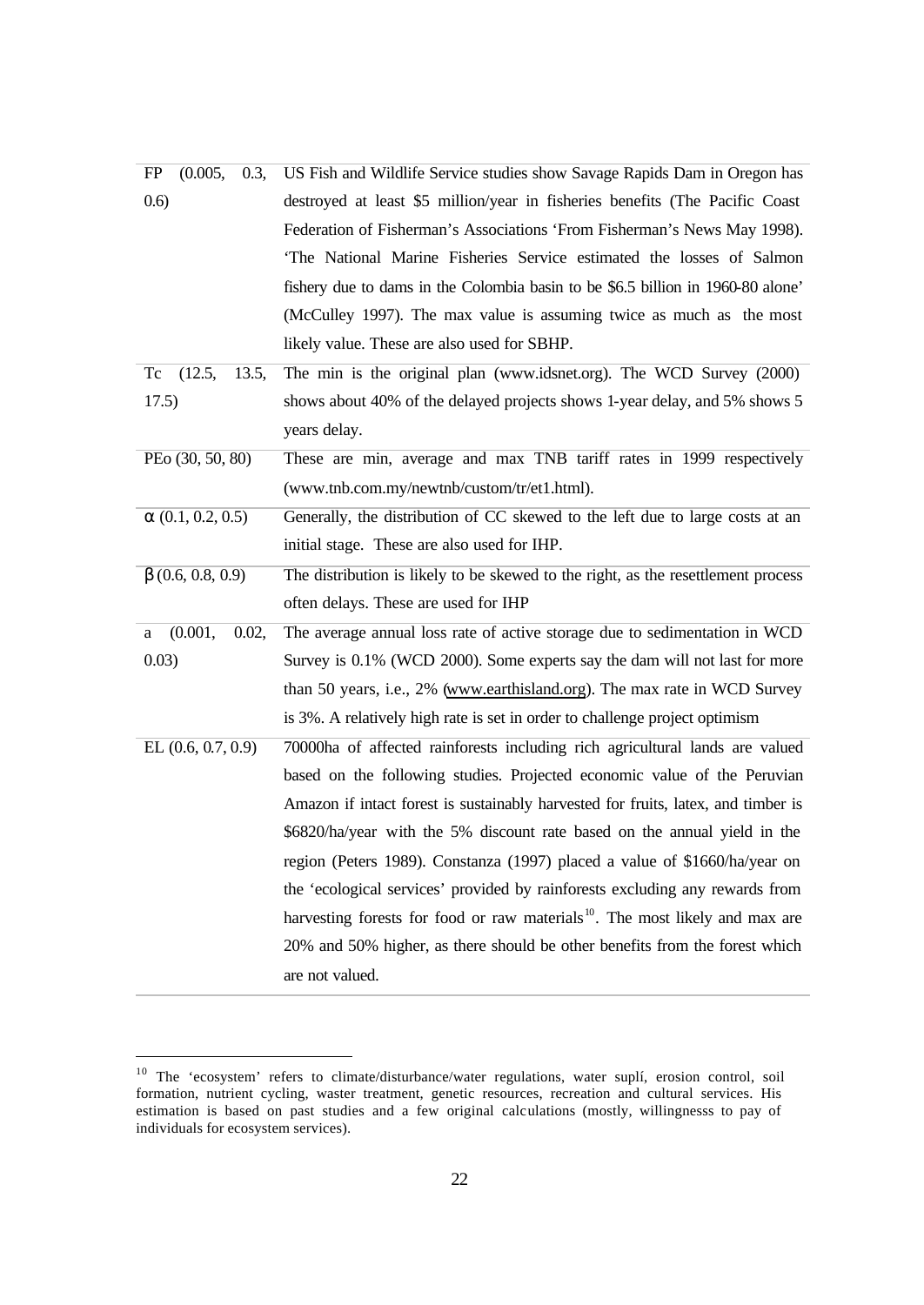| $(-0.001,$<br>f20               | The attempt by TNB to raise tariff was not successful in 2001, so assume very  |
|---------------------------------|--------------------------------------------------------------------------------|
| 0.001, 0.02                     | tiny deviations for the min and most likely. These are also used for the       |
|                                 | following periods (max will be reduced by 20% every period). The tariff rate   |
|                                 | was increased by 8% in 1997, i.e., $8\%/4=2\%$ (TNB Annual Report 2001).       |
| $\sigma$ (0.1, 0.5, 0.8)        | For the min, assuming the peak of the distribution is at the beginning while   |
|                                 | completing fundamental work; for the most likely, in the middle period during  |
|                                 | complicated and large-scale work; for the max, at the end of the period. These |
|                                 | are used for SBHP & IHP                                                        |
| TRE $(0.08, 0.16,$              | The planned figure is 0.08 (www.earthisland.org). Assume the cost overrun of   |
| 0.32)                           | 2-4 times (McCully 1996).                                                      |
| C1<br>(660,<br>730,             | The most likely is calculated with the same procedure in Morimoto and Hope     |
| 880)                            | (2002). The min and max are 10% lower and 20% higher than the most likely.     |
| C2(13, 14, 17)                  | Ibid.                                                                          |
| CM <sub>1</sub><br>(14.5, 15.7, | The same values in Morimoto and Hope (2002). These are also used for IHP.      |
| 19.3)                           |                                                                                |
| CM2<br>60,<br>(414,             | Ibid.                                                                          |
| 552)                            |                                                                                |
| OMC (20, 28, 39)                | The min is the calculated value by Battelle (1998 Table 5.11). Cost overrun of |
|                                 | 40% is assumed (WCD 2000).                                                     |
| $VD$ $(0.4, 0.8, 6.7)$          | The same values in Morimoto and Hope (2002). These are also used in SBHP       |
|                                 | and IHP.                                                                       |
| <b>VM</b><br>(0.0001,           | Ibid.                                                                          |
| 0.0004, 0.04                    |                                                                                |
| <b>DCR</b><br>(0.3,<br>0.8,     | Ibid.                                                                          |
| 1.9)                            |                                                                                |
| MCR (170, 310,                  | Ibid.                                                                          |
| 340)                            |                                                                                |
| DCR' (0.32, 0.57,               | Ibid.                                                                          |
| 0.63)                           |                                                                                |
| MCR' (7, 12, 13)                | Ibid.                                                                          |
| $DCR$ "<br>(6750,               | Same in Morimoto and Hope (2002). These are also used in IHP, but excluded     |
| 12150, 13500)                   | for SBHP, as the scale is small.                                               |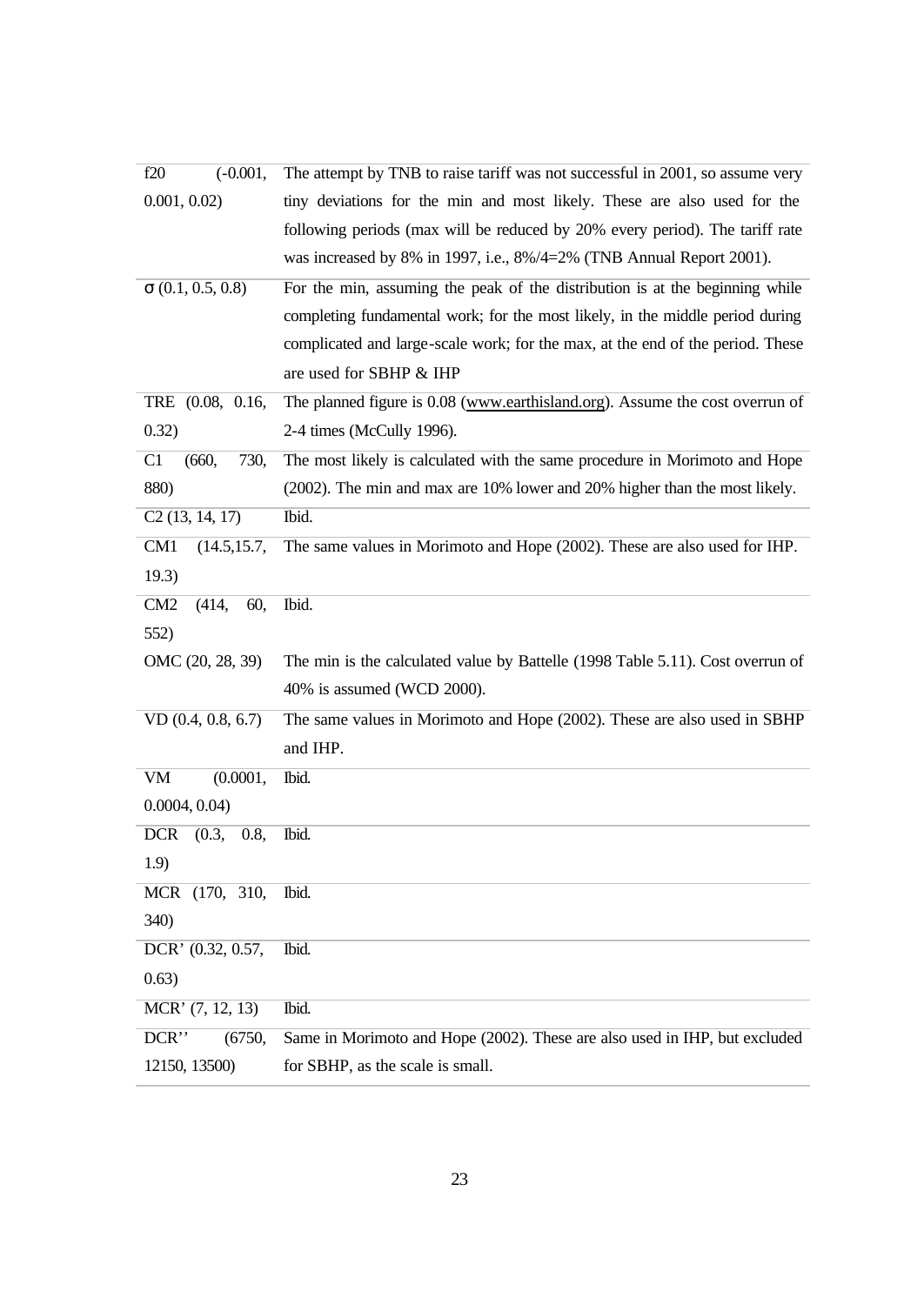| MCR"                   | (34750, | Ibid.                                                                                                      |
|------------------------|---------|------------------------------------------------------------------------------------------------------------|
| 62550, 69500)          |         |                                                                                                            |
| ECL $(2, 3.6, 5.1)$    |         | See Morimoto and Hope (2001). Cost overrun of 40% is assumed for max                                       |
|                        |         | (WCD 2000). These are used also for IHP.                                                                   |
| $\pi$ (0.06, 0.2, 0.6) |         | The min and the most likely are $1/10 \& 1/3$ of the max. The removal of the                               |
|                        |         | Marmot and Little Sandy dams which generate 22 MW is estimated to be \$22                                  |
|                        |         | million. Based on this, the Bakun needs 2.4 GW / (mean $TCC = 4$ ) = 0.6.                                  |
| TDC $(50, 75, 100)$    |         | The expected life of a dam is 50 years. About 5000 large dams in the world                                 |
|                        |         | are now more than 50 years old (McCully 1997; Wade 1999). Assume 50%                                       |
|                        |         | more than the min for the most likely. The max is the final year of the                                    |
|                        |         | analysis.                                                                                                  |
|                        |         | $P = 10^{-4}$ ; $P' = 10^{-5}$ ; The same values in Morimoto and Hope (2002). These are also used for IHP. |
| $P'' = 10^5$           |         |                                                                                                            |

Note: PERT distribution (a special form of Beta distribution) is used for all the parameters apart from EO, f20, DCR, MCR, DCR', MCR', DCR'', MCR'' for which Triangular distribution is used instead. The same distributions are used for SBHP and IHP.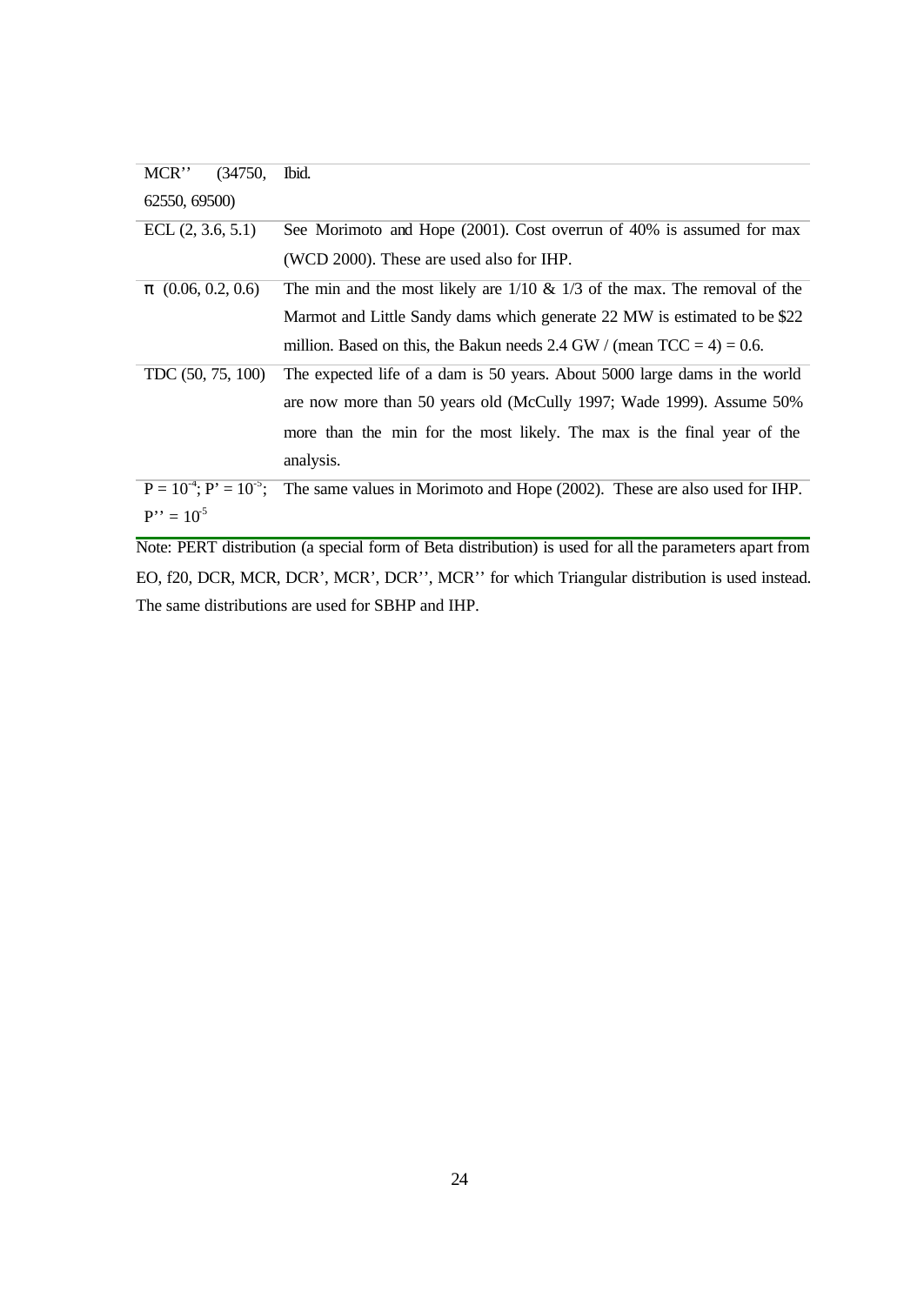**Table A-2. Parameters and descriptions for Sharada-Babai [SBHP] (\$1=NRS76 Central Bank of Nepal 2001).** 

| (min,                      | most Description                                                                           |
|----------------------------|--------------------------------------------------------------------------------------------|
| likely, max)               |                                                                                            |
| EO (110, 280,              | The min and the most likely are estimated losses to the Sri Lankan economy                 |
| 1300)                      | for energy not served in 1990 prices & 1998 prices respectively (CEB 1994).                |
|                            | The max is a loss of economic output per kWh of power shortages in China                   |
|                            | (MOF 1990).                                                                                |
| P <sub>0</sub> (0.1, 0.75, | The min and max are same as the ones in Morimoto and Hope (2001). About                    |
| (0.9)                      | 3⁄4 of the yearly precipitation in the subcontinent of South Asia falls within just        |
|                            | 3 months (Lincoln 1989).                                                                   |
| GC (0.06, 0.08,            | The energy output of Victoria Dam in Sri Lanka is about 31% lower than the                 |
| 0.093)                     | planned figure (WCD 2000). The WCD Survey shows that the most likely case                  |
|                            | is 10% below the target (WCD 2000). The max is the current planned installed               |
|                            | capacity (WRC and SILT 2001).                                                              |
| Tc $(5, 6, 10)$            | The original plan is 5 years (WRC and SILT 2001). According to the WCD                     |
|                            | Survey, about 40% of delayed projects show a 1-year delay; 5% shows 5-year                 |
|                            | delay (WCD 2000).                                                                          |
| $f20$ (-0.013, 0.01        | The electricity price is increased by $1\%$ in 1999-2001 (NEA 2000) <sup>11</sup> The same |
| 0.026                      | values in Morimoto and Hope $(2001)$ for the min and max <sup>12</sup> .                   |
| $\varphi$ (0.077, 0.08,    | The number of electricity consumers increased by 0.09% (1998), 0.08%                       |
| 0.09)                      | (1999), and 0.077% (2000) annually.                                                        |
| PEo (69, 77, 92)           | Average electricity price in 2000 is 5850 NRs (NEA). Assume 10% lower than                 |
|                            | the most likely value for the min and 20% higher than the most likely for the              |
|                            | max.                                                                                       |
| TCC (0.13, 0.17,           | The min is the planned figure (WRS). 70 hydropower projects commissioned                   |
| 0.18)                      | in 1915-1986 financed by the World Bank show average cost overruns of 30%                  |
|                            | (Bacon and Besant-Jones 1998). Average cost overruns excluding extreme                     |
|                            | cases are 40% (WCD 2000).                                                                  |

<sup>&</sup>lt;sup>11</sup> See also <u>www.nea.org.np/tariffrate.htm</u>.

<sup>&</sup>lt;sup>12</sup> The same minimum and maximum values are used for every period. The most likely value is assumed to decrease by 20% every period.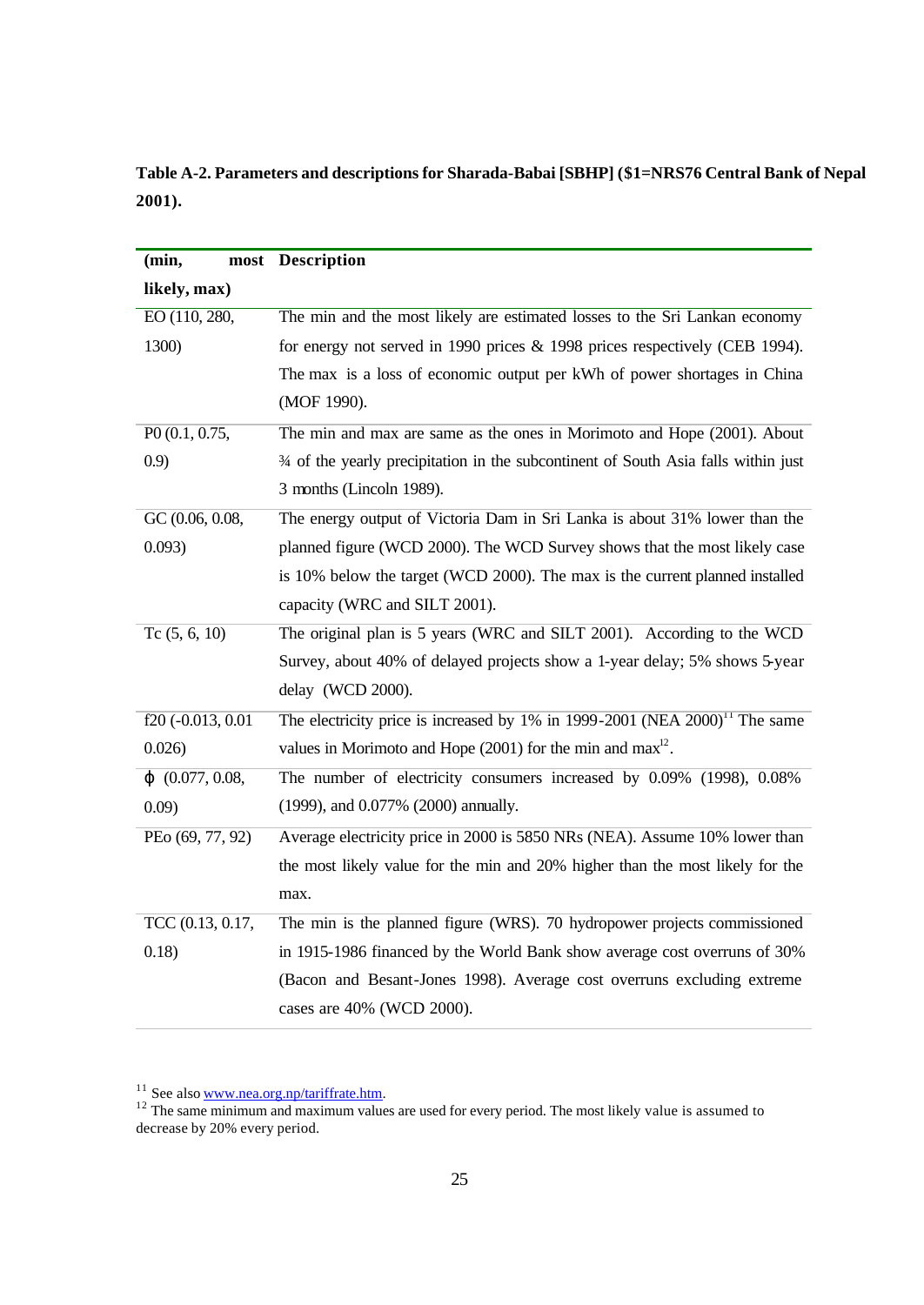| $\alpha$ (0.2, 0.7, 0.8)  | The peak is likely to be at the end of the construction period. See Morimoto $\&$        |
|---------------------------|------------------------------------------------------------------------------------------|
|                           | Hope (2001).                                                                             |
| $\beta$ (0.2, 0.3, 0.5)   | The peak is more likely to come near the beginning of the construction period.           |
|                           | See Morimoto and Hope (2001).                                                            |
| BD (0.01, 0.018,          | The min is the damage caused by particulates $CO2$ (CEB 1994). The most                  |
| 0.019)                    | likely is the total damage caused by air pollution $(SO_2, NOx,$ particulates, &         |
|                           | $CO2$ ) emitted by diesel (CEB 1994). The max is 10% higher than most likely.            |
| IN (0.004, 0.005,         | The min is the estimated losses (WRC and SILT $2001$ ) <sup>13</sup> . The same cost     |
| 0.006)                    | overrun rates as for TCC, 30% & 40%.                                                     |
| IF (0.0008,               | The min value is the estimated cost (WRC and SILT $2001$ ) <sup>14</sup> . The same cost |
| 0.0011, 0.0012            | overrun rates as for TCC, 30% & 40%.                                                     |
| TRE (0.0026,              | The min is the planned figure (WRC and SILT 2001). The actual number of                  |
| 0.0036, 0.0039            | resettled people is 35% higher than the estimated figure according to the WCD            |
|                           | Survey (WCD 2000). The actual number is 47% higher than the estimated                    |
|                           | figure among the projects financed by the World Bank (World Bank 1996).                  |
| OMC (0.0018,              | The min is the planned figure (WRC). The same cost overrun rate as for TCC               |
| 0.0023, 0.0026            | are used, 30% & 40%.                                                                     |
| a (0.0005, 0.001,         | The most likely is same as the min for BHP. This issue involves huge                     |
| 0.002)                    | uncertainty. Assume the min and max are $\frac{1}{2}$ and twice of the most likely.      |
| (0.07, 0.23,<br>π         | The max is calculated in the same manner as in Morimoto and Hope (2001).                 |
| 0.7)                      | The min and the most likely values value are $1/10$ and $1/3$ of the max value           |
|                           | respectively. The removal of the Marmot and Little Sandy dams which                      |
|                           | generate 22 MW is estimated to be \$22 million. Based on this figure, the                |
|                           | SBHP needs $0.093$ GW / (TCC = 0.13)                                                     |
| <b>TDC</b><br>(50,<br>75, | Same as in Morimoto and Hope (2001)                                                      |
| 100)                      |                                                                                          |

 $\overline{a}$ 

<sup>&</sup>lt;sup>13</sup> Land acquisition [Agricultural land (268ha) and Forest land (33ha)] =  $0.311$  GNRs

<sup>&</sup>lt;sup>14</sup> 2 suspension bridges = 5,000,000Rs; 2 temples = 40,000 Rs; 1 school = 1,400,000 Rs; 5 roads = 50,000,000 Rs; 5 foot trails = 500,000 Rs; 6 irrigation schemes = 6,000,000 Rs; 1 health post = 100,000 Rs; 1 post office =  $80,000$  Rs; 1 police office = 1,300,000 Rs; 3 water mills = 150,000 Rs; 1 telephone office = 50,000 Rs.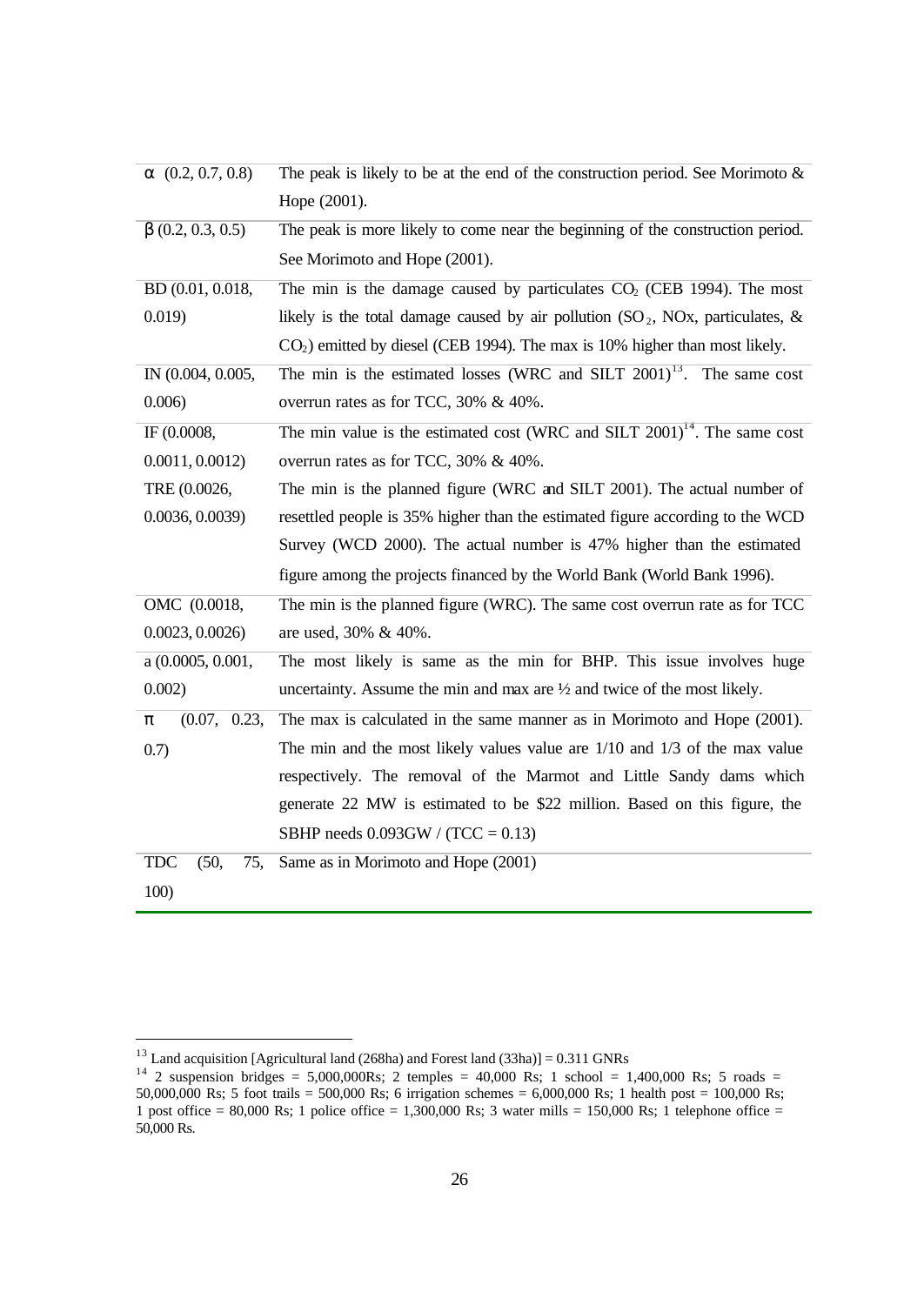### **Table A-3. Parameters in the CBA model and descriptions for Ilisu [IHP] (\$1= 1360000 TL Central Bank of Turkey 2002)**

| (min, most               | <b>Description of each value</b>                                                       |
|--------------------------|----------------------------------------------------------------------------------------|
| likely, max)             |                                                                                        |
| EO (380, 760,            | Same as BHP above.                                                                     |
| 1500)                    |                                                                                        |
| NT<br>0000<br>(13,       | pilgrims<br>About<br>visit<br>Hasankeyf<br>30,000<br>annually                          |
| 28, 103)                 | (www.khrp.org/publish/p1999/ilisuReport.htm).<br>million<br>tourists<br>1<br>are       |
|                          | visit<br><b>GAP</b><br>region<br>predicted<br>in<br>2005<br>to                         |
|                          | (www.international.icomos.org/risk/turkey_2000.htm), and assume of which               |
|                          | 10% and 25% for min and max.                                                           |
| TCC (1.52, 6.08,         | The original plan (www.rivernet.org/turquie/ilisu.htm); assumption of cost             |
| 9.12)                    | overrun of 4 & 6 times (2-4 times China TGP; 6 times Brazil Itaipu; McCully            |
|                          | 1996).                                                                                 |
| GC(0.8, 1.1, 1.2)        | The energy output of Victoria Dam in Sri Lanka is about 31% lower than the             |
|                          | planned figure (WCD 2000 Report). The WCD Survey shows that the most                   |
|                          | likely case is 10% below the target. The max is the current planned installed          |
|                          | capacity                                                                               |
| $\varphi$ (0.012, 0.026, | The annual rates of decrease in the proportion of hydro and renewable planned          |
| 0.029)                   | installed capacity out of total capacity in Turkey are 0.012 (1997-2010), 0.026        |
|                          | (2010-2020), and 0.029 (2010-2020) (www.dolph.com.tr/energy.htm). The                  |
|                          | max is triple of the min.                                                              |
| P0 (0.52, 0.7,           | The domestic energy production can only meet 48% of the requirements                   |
| 0.75)                    | (www.parliament.the-stationery-                                                        |
|                          | office.co.uk/pa/cm200001/cmselect/cmtrdind/360/36008.htm). The potential of            |
|                          | hydropower in Turkey is presently $<$ 30% developed (IEG 2001). The IHP is a           |
|                          | peak power plant, so assume 75%.                                                       |
| FP (0.0025,              | The most likely is same as the min for BHP above. The min is $\frac{1}{2}$ of the most |
| 0.005, 0.3               | likely as fishery in this area is mainly for locals. The National Marine Fisheries     |
|                          | Service estimated the losses of Salmon fishery due to dams in the Colombia             |
|                          | basin to be \$6.5 billion during 1960-80 alone' (McCulley 1997).                       |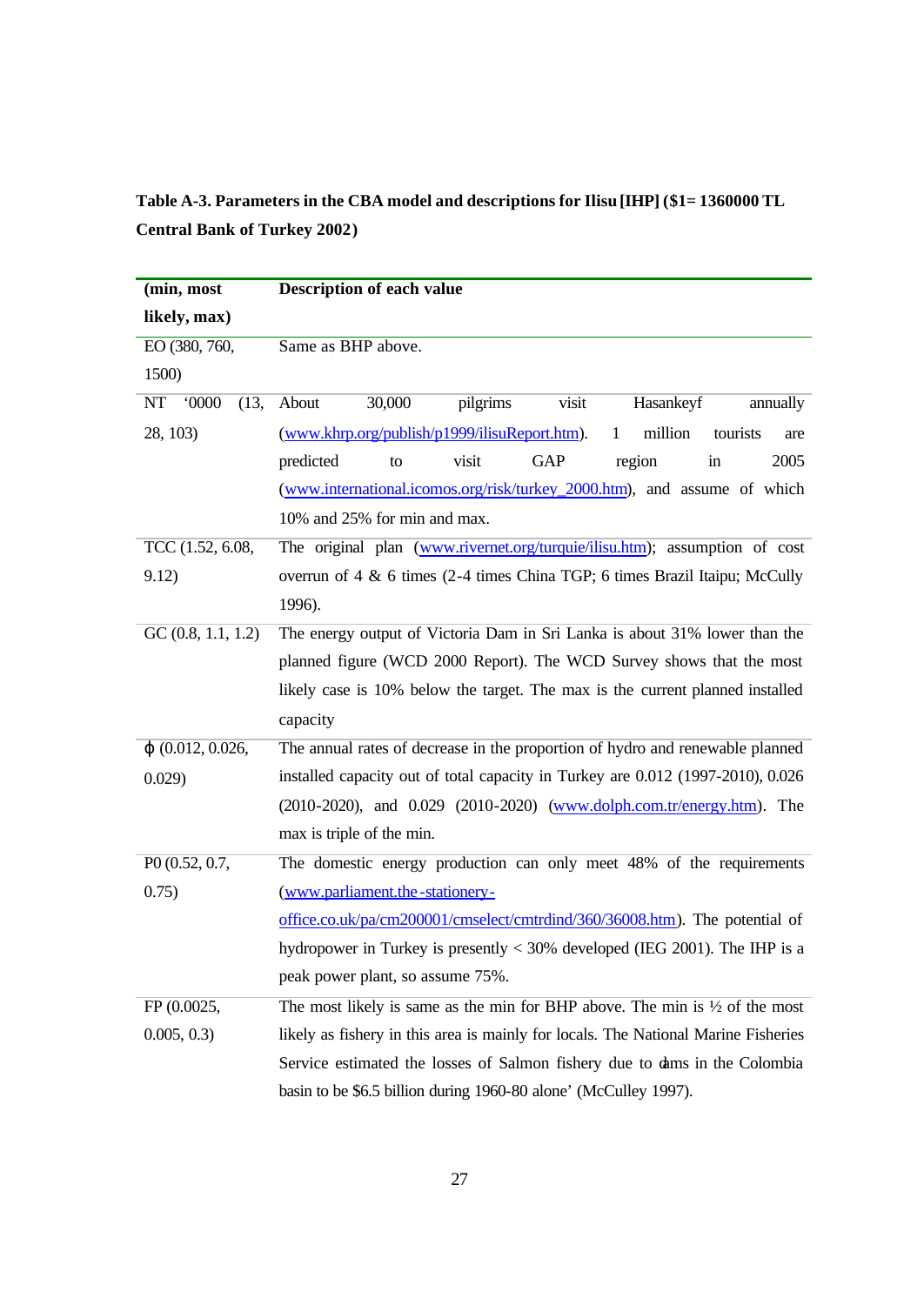| a (0.001, 0.02,            | The min is same as the min for IHP above. Experts foresee 30-50 years of                  |
|----------------------------|-------------------------------------------------------------------------------------------|
| 0.033)                     | functional life for the dam due to the high possibility of the dam being filled           |
|                            | with rubble.                                                                              |
| AL(0.5, 0.55,              | A four-foot bronze candelabrum dating to the Han Dynasty was sold for \$2.5               |
| 0.75)                      | the<br>International<br>Asian<br>Art<br>Fair<br>million<br>in<br><b>New</b><br>at<br>York |
|                            | (www.archaeology.org/online/news/china.html). At least 200 or even some                   |
|                            | hundreds more sites would be inundated by Ilisu Dam (CHR et al 2001). The                 |
|                            | exact number of antiquities in the sites is unknown. Assume 10% (most likely)             |
|                            | and 50% (max) as many antiquities exist in the area.                                      |
| EL (0.008, 0.013,          | CEB (1994) estimated the value of land at 26-764 \$/ha/year. Thus, assume the             |
| 0.016)                     | followings. The dam will submerge 7353ha of good agricultural land                        |
|                            | $(\$764/ha/yr)$ , 4820ha of medium-low quality land $(\$500/ha/yr)$ , 15675ha of          |
|                            | land not suitable for growing crops (\$26/ha/yr). The most likely and max are             |
|                            | assumed to be 50% and 100% higher than the min.                                           |
| $\epsilon$ (0.8, 0.9, 1)   | Since Hasankeyf is the main attraction of both tourists and pilgrims, assume              |
|                            | very high reduction rate of visitors.                                                     |
| <b>RS</b><br>(560,<br>620, | The 1999 tourism recipient in Turkey is 620 (www.gso.org.tr/turkey.htm).                  |
| 680)                       | 10% lower and higher for min and max.                                                     |
| Tc<br>(7.5,<br>8.5,        | The min is the original plan (IEG 2001). The WCD Survey $(2000)$ shows                    |
| 12.5)                      | about 40% of the delayed projects shows 1 year delay; 5% shows 5 years                    |
|                            | delay.                                                                                    |
| PEo (72, 80, 88)           | The most likely figure is the tariff rate effective from March 2002                       |
|                            | (www.tedas.gov.tr). The min and max are 10% higher and lower than the                     |
|                            | tariff.                                                                                   |
| f20<br>0.001,<br>(0,       | An average rate of change in electricity tariff in Turkey is 0.02 from Oct to             |
| 0.02)                      | Nov 2001 (Turkish electricity Distribution Corporation). The min and most                 |
|                            | likely assume small negative and no deviations in tariff rates.                           |
| TRE $(0.57, 1.14,$         | The planned figure is 0.57 (http://www.dsi.gov.tr/ilisu1.htm). Assume 2 & 4               |
| 2.28)                      | times cost overrun (McCully 1996).                                                        |
| C1<br>(700,<br>780,        | The most likely is calculated in the same manner as in Morimoto and Hope                  |
| 940)                       | (2002). The min and max are 10% lower and 20% higher than the most likely.                |
| C2(18, 20, 24)             | Ibid.                                                                                     |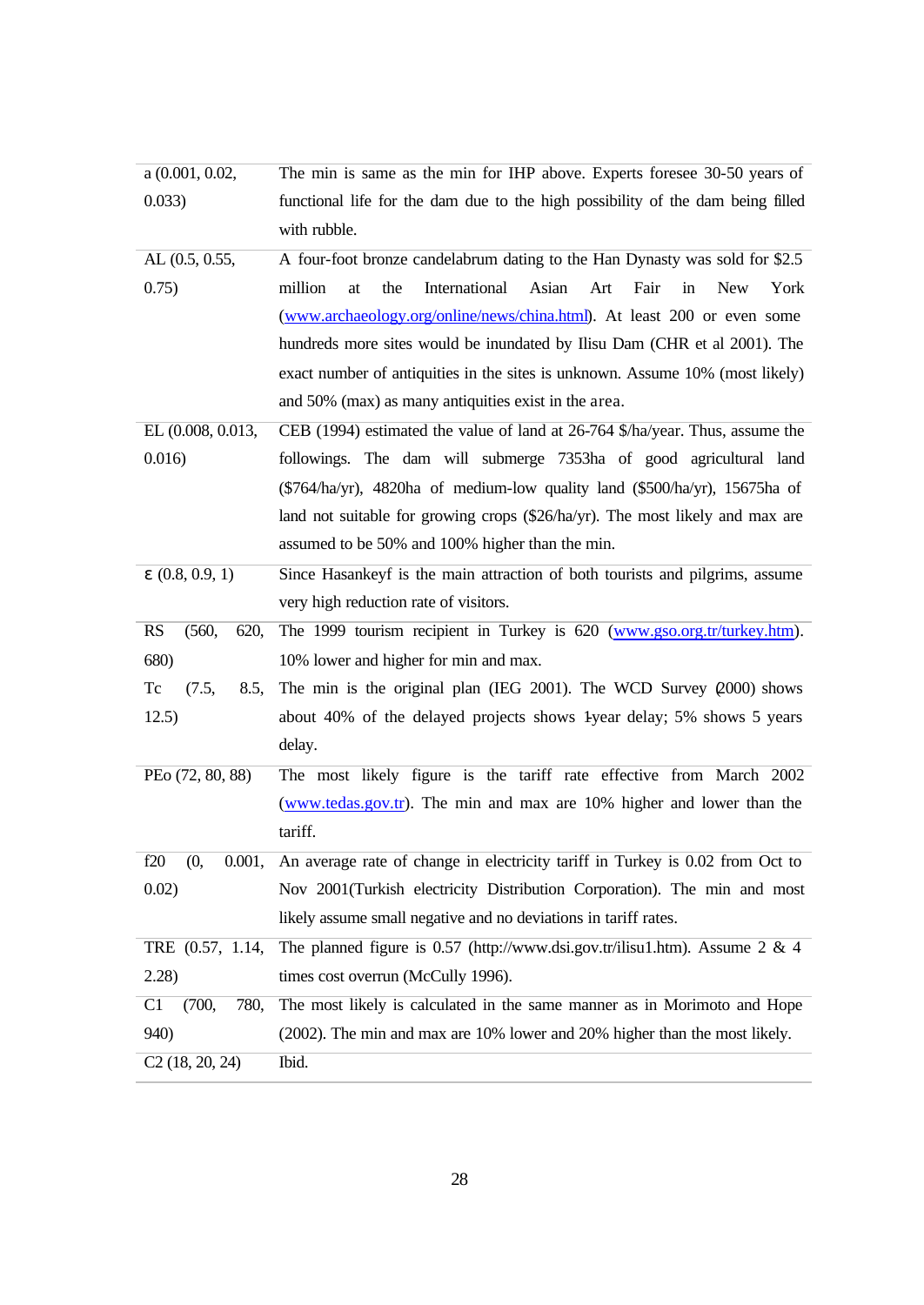|                       | OMC (20, 28, 39) The min is the calculated value by Battelle (1998 Table 5.11). 40% cost |
|-----------------------|------------------------------------------------------------------------------------------|
|                       | overrun is assumed (WCD 2000).                                                           |
| π                     | $(0.079, 0.26,$ The removal of the Marmot and Little Sandy dams which generate 22 MW is  |
| 0.79)                 | estimated to be \$22 million. Based on this figure, the IHP needs 1.2 GW /               |
|                       | (TCC = 1.52). The min & the most likely are $1/10$ & $1/3$ of the max value              |
|                       | respectively.                                                                            |
| <b>TDC</b><br>(30, 1) | 50, The expected life of a dam is 30-50 years. The max value is the final year of        |
| 100)                  | the analysis.                                                                            |
|                       |                                                                                          |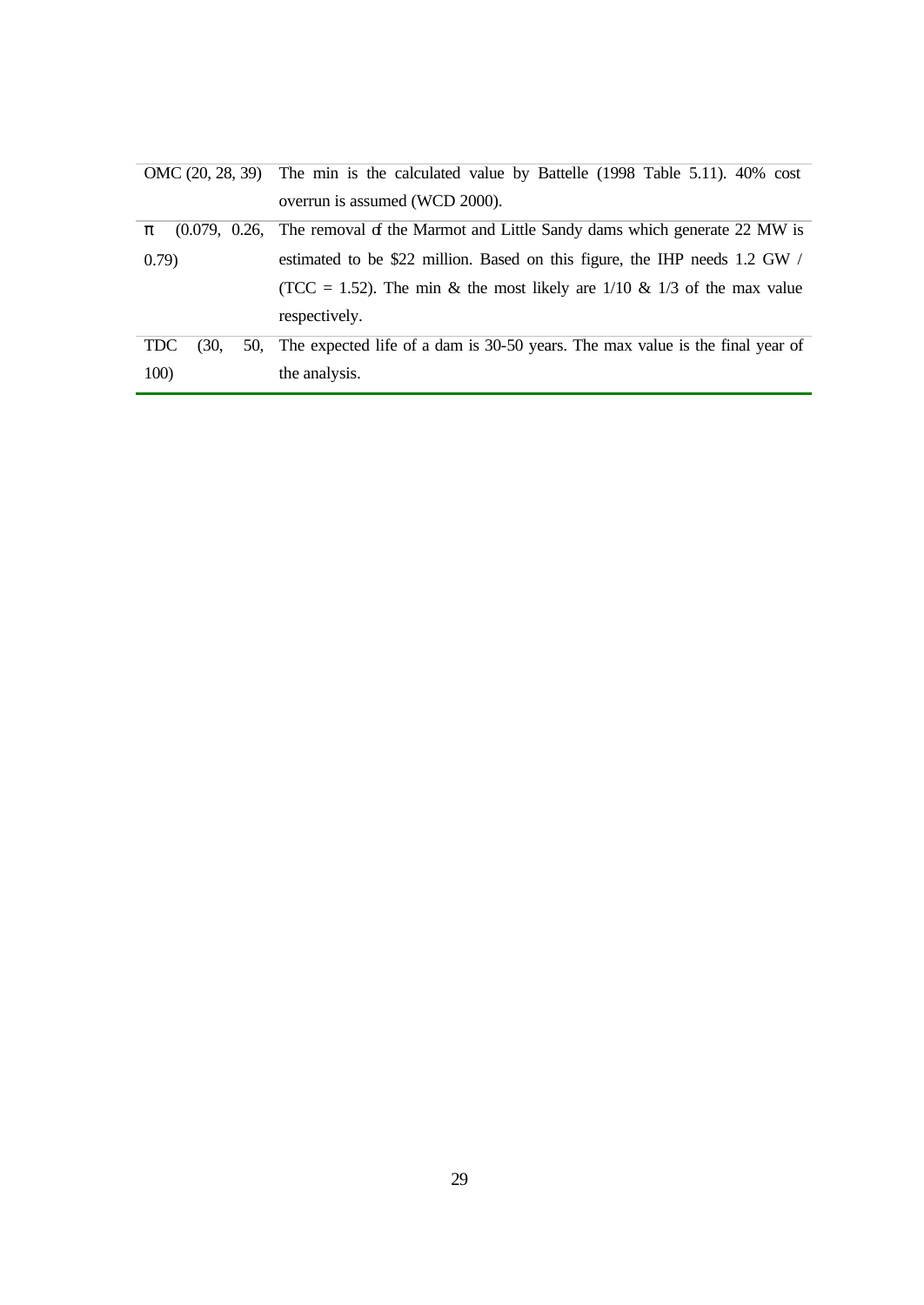#### **References**

- Bacon, RW and Besant-Jones, JE (1998) 'Estimating Construction Costs and Schedules: Experiences with Power Generation Projects in Developing Countries' *Energy Policy* **26** (4) 317-333
- Battelle (1998) *China's Electric Power Options: An analysis of economic and environmental costs*, Battelle Memorial Institute
- Carman, J, Garnegie, GD, and Wolnizer, PW (1999) 'Is archeological valuation an accounting matter?' *Antiquity* **73** 143-8

Carver, M (1996) 'On archaeological value' *Antiquity* **70** 45-56

- CTGPC (1995) *Environmental Impact Statement for the Yangtze Three Gorges Project* (A Brief Edition) Science Press
- CEB (1994) Environmental Impact Assessment for the Upper Kotmale Hydro Project
- CEB (1987) *Masterplan for Electricity Supply in Sri Lanka*, 1 July
- Cleere, HF (1984) *Archaeological Heritage Management I: The Modern World*
- Constanza, R et al (1997) 'The value of the world's ecosystem services and natural capital', *Nature*, 387, 253-260
- Corner House Research (CHR) et al (2001) *Cultural Heritage: review of the EIA Report for the Ilisu Dam and HEPP*, September
- Dervil, T, Saunders, A, and Startin, B (1987) 'A question of national importance: approaches to the evaluation of ancient monuments for the monuments protection programme in England' *Antiquity* **61** 393-408
- Dixon, JA, Scura, LF, Carpenter, RA and Sherman, PB (1994) 2nd ed, *Economic Analysis of Environmental Impacts*, The Asian Development Bank and the World Bank, London

Ilisu Engineering Group (IEG) (2001) *Ilisu Dam and HEPP Environmental Impact Assessment Report,* April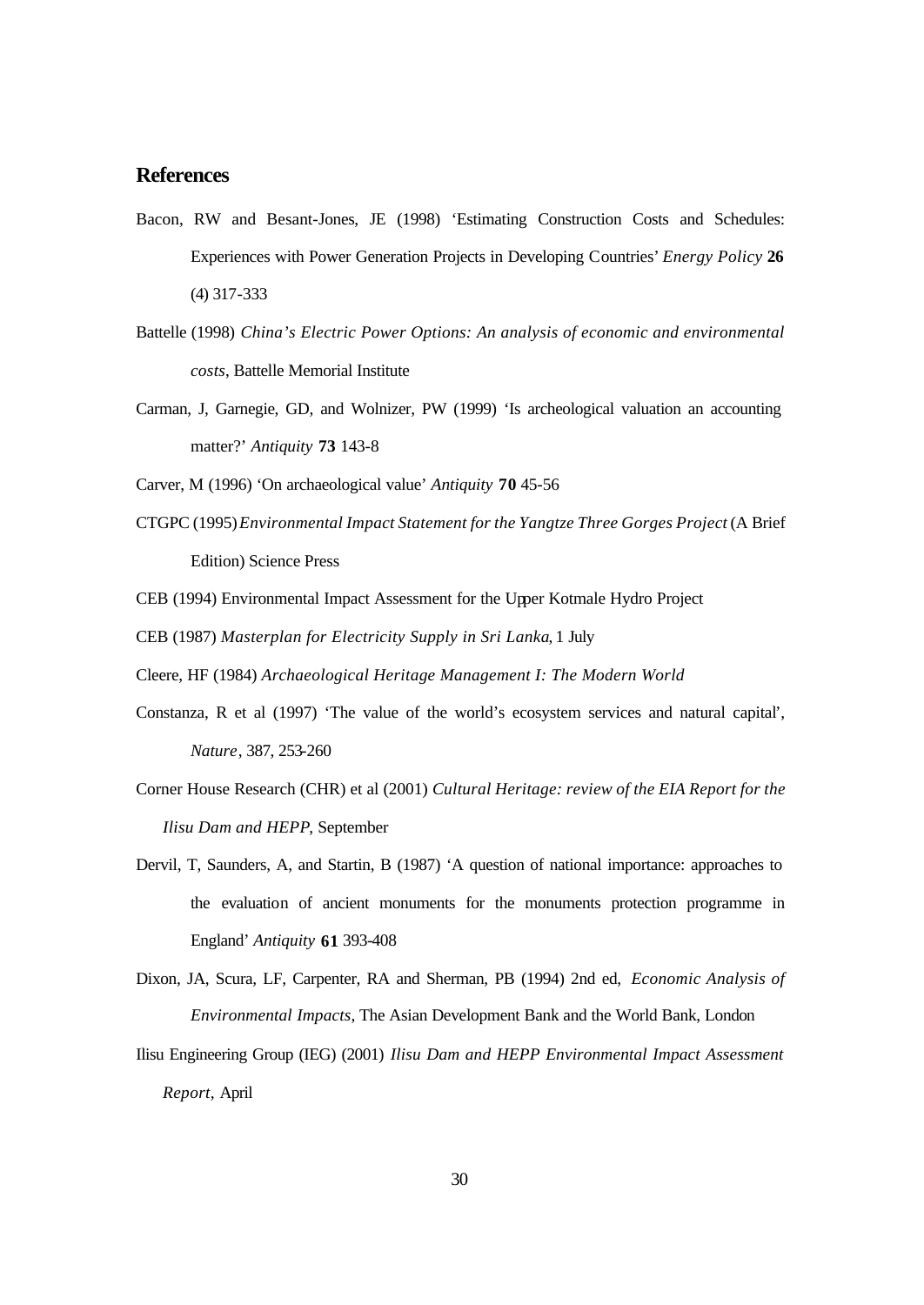- Lincoln, K (1989) 'Subcontinent: The Wasted Waters; Himalayan Plunder; Resources and Rights; Buyer's Market', *Far Eastern Economic Review*, Feb 2
- Lipe, WD (1984) 'Value and meaning in cultural resources' in Cleere, HF (1984) (ed.) *Approaches to the Archaeological Heritages*, Cambridge University Press 1-11
- Mahapatra, R (2001) 'Power the People', *Appropriate Technology*, Jan-Mar
- McCully, P (1996) *Silenced Rivers: The ecology and politics of large dams*, Zed Books: London & New Jersey
- McCulley, P (1997) 'Taking Down Bad Dams' *World Rivers Review* **12** (4) August
- MOF (1990) *Energy in China*, The Ministry of Energy Press, Beijing
- Morimoto, R (2002) Environmental, economic, and social impacts of dams in developing countries, PhD thesis, University of Cambridge
- Morimoto, R and Hope, C (2001) 'A cost benefit analysis model of hydro projects in Sri Lanka', Judge Institute Working Paper Series, University of Cambridge
- Morimoto, R and Hope, C (2002) 'Applying a CBA model to the Three Gorges Project in China', Judge Institute Working Paper Series

NEA (2000) *NEA Financial Year 1999/2000: A year in Review*, August

- Pokharel, S (2001) 'Hydropower for Energy in Nepal', *Mountain Research and Development*, 21 (1)
- Peters, CM, Gentry, AH, and Mendelsohn, RO (1989) 'Valuation of an Amazonian Rainforest', *Nature*, 339, 655-656
- Schaafsma, CF (1989) 'Significant unit proven otherwise: problems versus representative samples' in Cleere (1984)
- TNB (2001) *Kenyir Hydroelectric Power Plant Project II preliminary works, Progress Report 10*, February

Wade, B (1999) 'Brining down the dams' *The American City & County*, Pittsfield, June